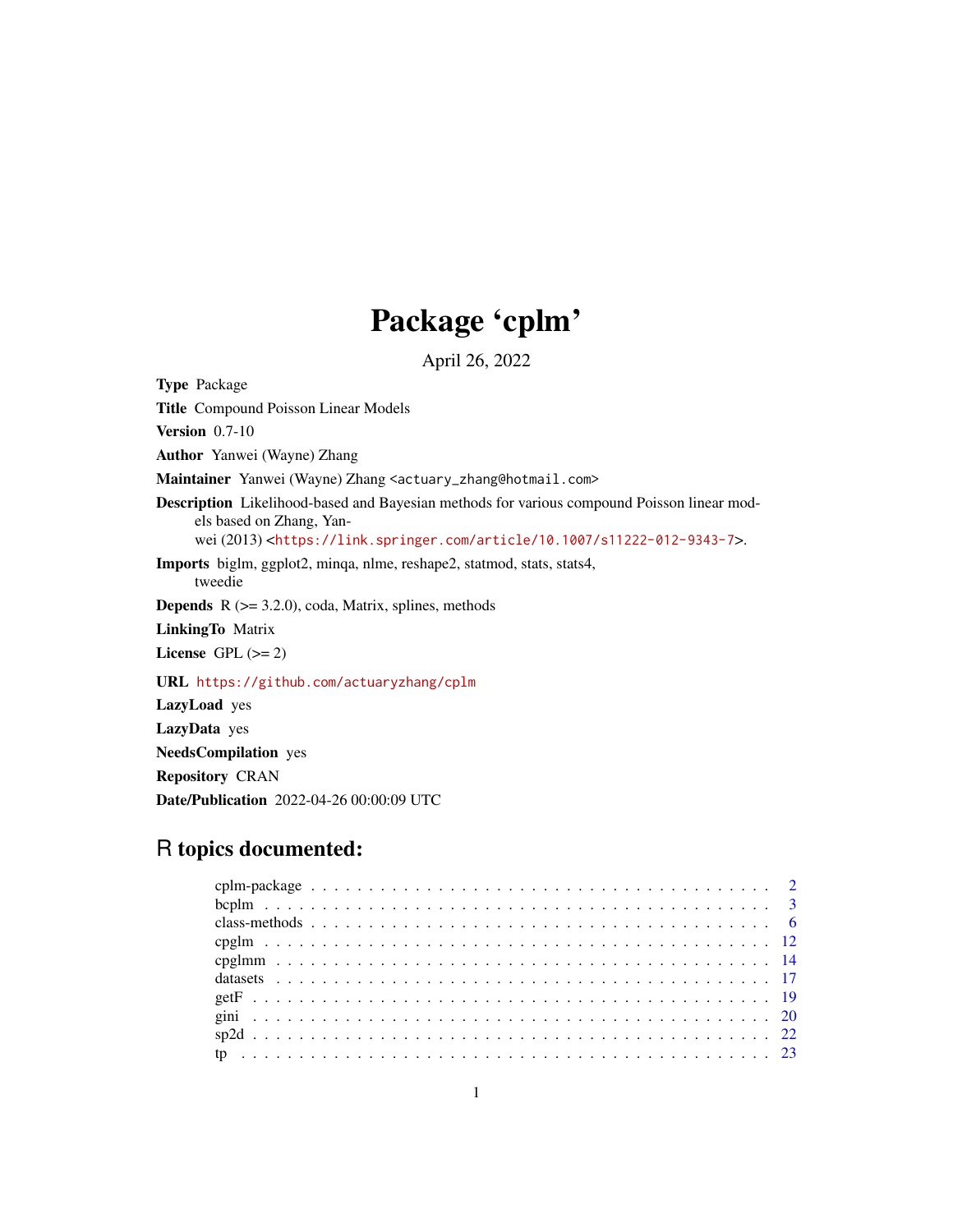#### <span id="page-1-0"></span>**Index** [25](#page-24-0)

#### **Description**

The Tweedie compound Poisson distribution is a mixture of a degenerate distribution at the origin and a continuous distribution on the positive real line. It has been applied in a wide range of fields in which continuous data with exact zeros regularly arise. Nevertheless, statistical inference based on full likelihood and Bayesian methods is not available in most statistical software, largely because the distribution has an intractable density function and numerical methods that allow fast and accurate evaluation of the density did not appear until fairly recently. The cplm package provides likelihoodbased and Bayesian procedures for fitting common Tweedie compound Poisson linear models. In particular, models with hierarchical structures or extra zero inflation can be handled. Further, the package implements the Gini index based on an ordered version of the Lorenz curve as a robust model comparison tool involving zero-inflated and highly skewed distributions.

The following features of the package may be of special interest to the users:

- 1. All methods available in the package enable the index parameter (i.e., the unknown variance function) to be estimated from the data.
- 2. The compound Poisson generalized linear model handles large data set using the bounded memory regression facility in biglm.
- 3. For mixed models, we provide likelihood-based methods using Laplace approximation and adaptive Gauss-Hermit quadrature.
- 4. A convenient interface is offered to fit additive models (penalized splines) using the mixed model estimation procedure.
- 5. Self-tuned Markov chain Monte Carlo procedures are available for both GLM-type and mixed models.
- 6. The package also implements a zero-inflated compound Poisson model, in which the observed frequency of zeros can generally be more adequately modeled.
- 7. We provide the Gini index based on an ordered Lorenz curve, which is better suited for model comparison involving the compound Poisson distribution.

#### Author(s)

Yanwei (Wayne) Zhang <actuary\_zhang@hotmail.com>

#### References

Dunn, P.K. and Smyth, G.K. (2005). Series evaluation of Tweedie exponential dispersion models densities. Statistics and Computing, 15, 267-280.

Frees, E. W., Meyers, G. and Cummings, D. A. (2011). Summarizing Insurance Scores Using a Gini Index. Journal of the American Statistical Association, 495, 1085 - 1098.

Zhang, Y (2013). Likelihood-based and Bayesian Methods for Tweedie Compound Poisson Linear Mixed Models, Statistics and Computing, 23, 743-757.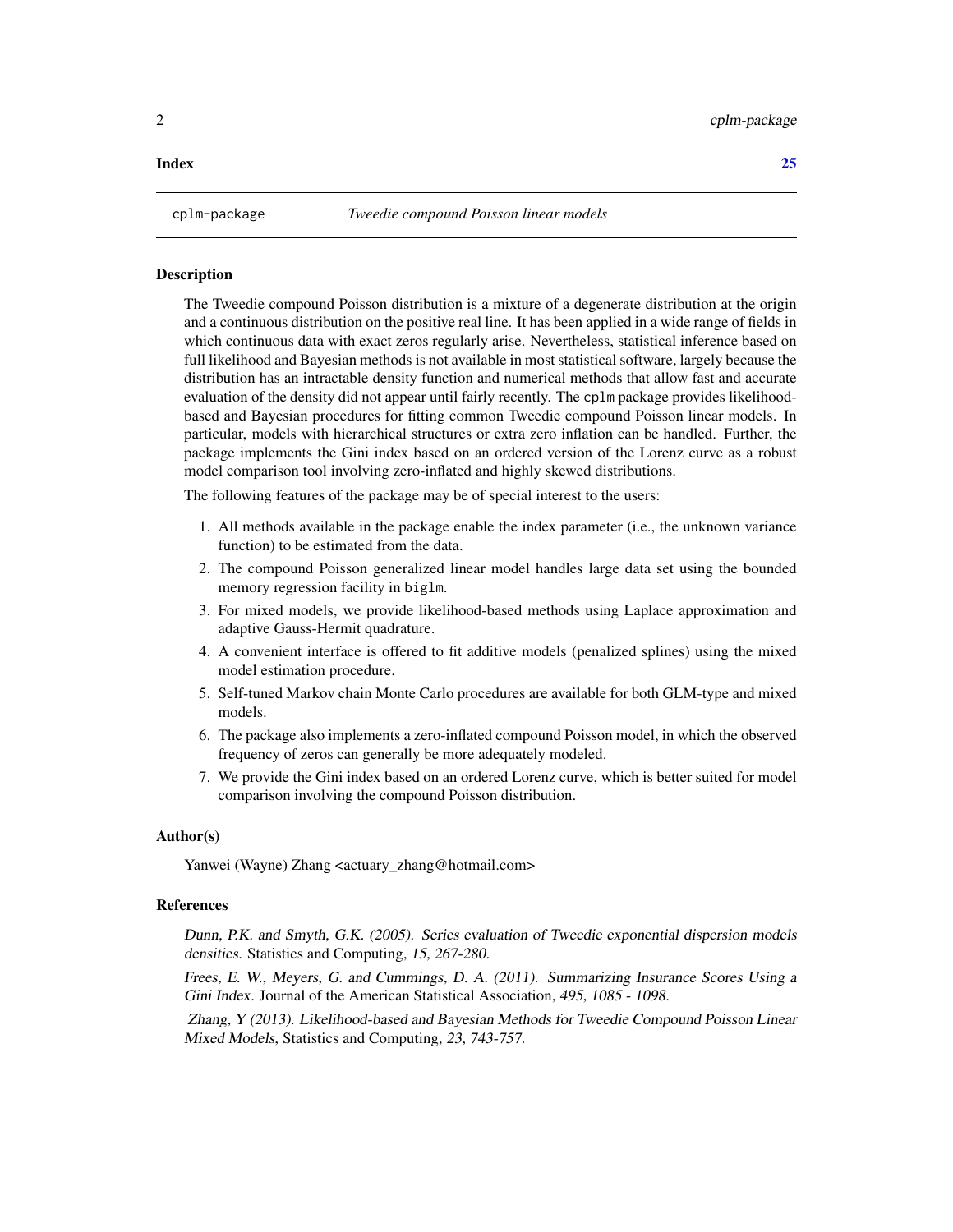<span id="page-2-1"></span><span id="page-2-0"></span>

#### Description

This function fits Tweedie compound Poisson linear models using Markov Chain Monte Carlo methods.

# Usage

```
bcplm(formula, link = "log", data, inits = NULL,
 weights, offset, subset, na.action, contrasts = NULL,
 n.chains = 3, n.iter = 2000, n.burnin = floor(n.iter / 2),
 n.thin = max(1, floor(n.chains * (n.iter - n.burnin) / n.sims)),
 n.sims = 1000, n.report = 2, prior.beta.mean = NULL,
 prior.beta.var = NULL, bound.phi = 100, bound.p = c(1.01, 1.99),
  tune.iter = 5000, n.tune = floor(tune.iter/100),
 basisGenerators = c("tp", "bsp", "sp2d"), doFit = TRUE, ...)
```

| formula  | an object of class formula. See glm and cpglmm for details.                                                                                                                                                                                                                                                                                                                                                                                                                                                                          |
|----------|--------------------------------------------------------------------------------------------------------------------------------------------------------------------------------------------------------------------------------------------------------------------------------------------------------------------------------------------------------------------------------------------------------------------------------------------------------------------------------------------------------------------------------------|
| link     | a specification for the model link function. This can be either a literal character<br>string or a numeric number. If it is a character string, it must be one of "log",<br>"identity", "sqrt" or "inverse". If it is numeric, it is the same as the link.power<br>argument in the tweedie function. The default is link = "log".                                                                                                                                                                                                    |
| inits    | a list of initial values to be used for each chain. It must be of length n. chains.<br>Each element is a named list with the following components: 'beta' (fixed ef-<br>fects), 'phi' (dispersion), and 'p' (index parameter). If the formula indicates a<br>mixed model, it must also contain two additional members 'u' (random effects)<br>and 'Sigma' (variance components). 'Sigma' must be a list of the same format<br>as the ST slot in cpg1mm. If not supplied, the function will generate initial values<br>automatically. |
|          | data, subset, weights, na.action, offset, contrasts                                                                                                                                                                                                                                                                                                                                                                                                                                                                                  |
|          | further model specification arguments as in cpglm; see there for details.                                                                                                                                                                                                                                                                                                                                                                                                                                                            |
| n.chains | an integer indicating the number of Markov chains (default: 3).                                                                                                                                                                                                                                                                                                                                                                                                                                                                      |
| n.iter   | the number of total iterations per chain (including burn in; default: 2000)                                                                                                                                                                                                                                                                                                                                                                                                                                                          |
| n.burnin | the length of burn in, i.e. number of iterations to discard at the beginning. De-<br>fault is n. iter/2, that is, discarding the first half of the simulations.                                                                                                                                                                                                                                                                                                                                                                      |
| n.thin   | thinning rate. Must be a positive integer. Set $n$ . thin $> 1$ to save memory<br>and computation time if n. iter is large. Default is max(1, floor(n. chains<br>* (n.iter -n.burnin) / 1000)) which will only thin if there are at least 2000<br>simulations.                                                                                                                                                                                                                                                                       |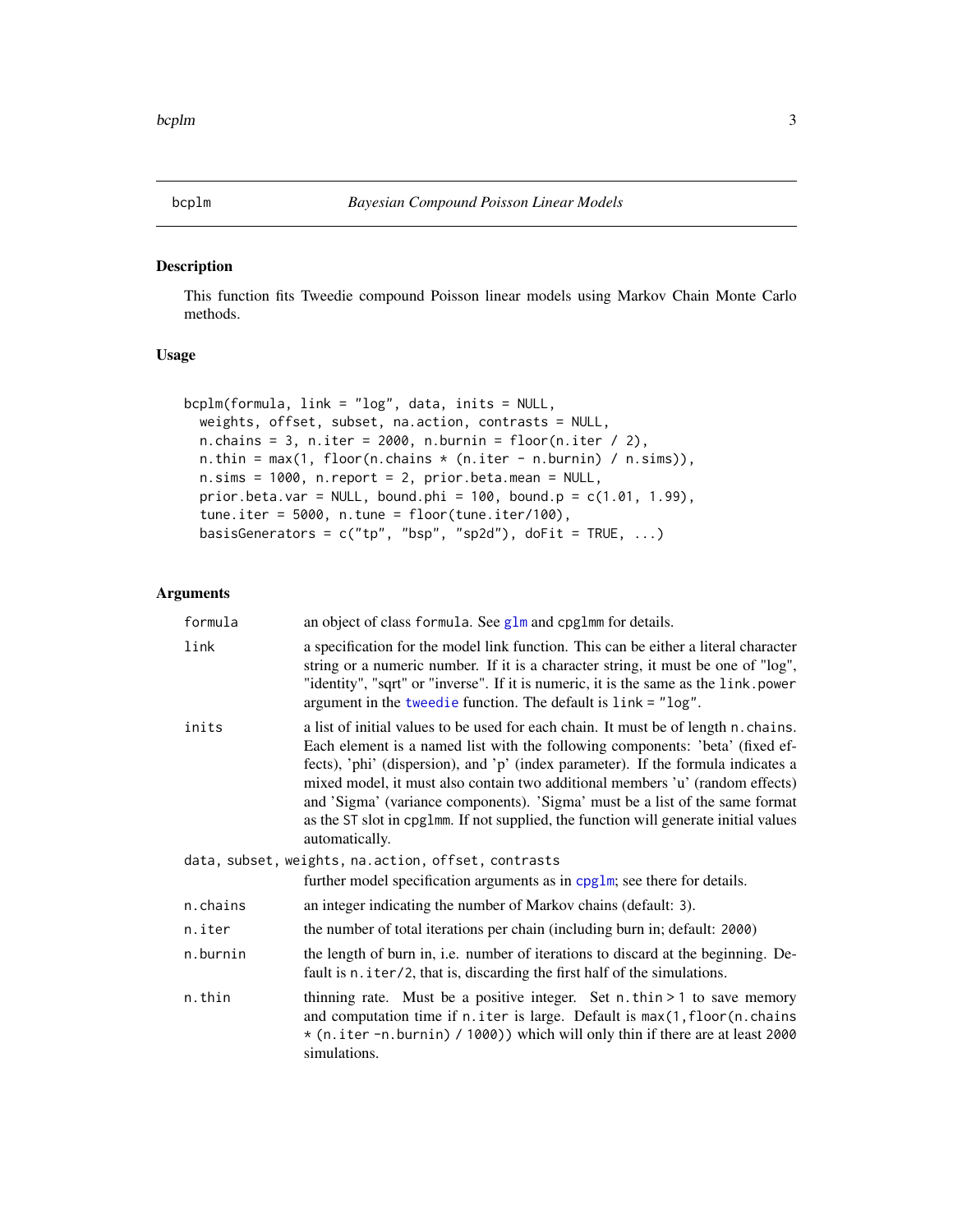<span id="page-3-0"></span>

| n.sims          | The approximate number of simulations to keep after thinning (all chains com-<br>bined).                                                                                                                                                           |  |
|-----------------|----------------------------------------------------------------------------------------------------------------------------------------------------------------------------------------------------------------------------------------------------|--|
| n.report        | if greater than zero, fitting information will be printed out n. report times for<br>each chain.                                                                                                                                                   |  |
| prior.beta.mean |                                                                                                                                                                                                                                                    |  |
|                 | a vector of prior means for the fixed effects. Default is a vector of zeros.                                                                                                                                                                       |  |
| prior.beta.var  | a vector of prior variances for the fixed effects. Default is a vector of 10000's.                                                                                                                                                                 |  |
| bound.phi       | a numeric value indicating the upper bound of the uniform prior for the dis-<br>persion parameter. The default is 100. The lower bound is set to be $\theta$ in the<br>function.                                                                   |  |
| bound.p         | a vector of lower and upper bounds for the index parameter $p$ . The default is<br>c(1.01, 1.99).                                                                                                                                                  |  |
| tune.iter       | the number of iterations used for tuning the proposal variances used in the<br>Metropolis-Hastings updates. These iterations will not be included in the final<br>output. Default is 5000. Set it to be zero if the tuning process is not desired. |  |
| n.tune          | a positive integer (default: 20). The tune . i ter iterations is divided into n. tune<br>loops. Proposal variances are updated at the end of each loop if acceptance rates<br>are outside the desired interval.                                    |  |
| basisGenerators |                                                                                                                                                                                                                                                    |  |
|                 | a character vector of names of functions that generate spline bases. See tp for<br>details.                                                                                                                                                        |  |
| doFit           | if FALSE, the constructed "bcplm_input" object is returned before the model is<br>fitted.                                                                                                                                                          |  |
| $\cdots$        | not used.                                                                                                                                                                                                                                          |  |

#### Details

This function provides Markov chain Monte Carlo [MCMC] methods for fitting Tweedie compound Poisson linear models within the Bayesian framework. Both generalized linear models and mixed models can be handled. In computing the posterior distribution, the series evaluation method (see, e.g., [dtweedie](#page-0-0)) is employed to evaluate the compound Poisson density.

In the Bayesian model, prior distributions have to be specified for all parameters in the model. Here, Normal distributions are used for the fixed effects  $(\beta)$ , a Uniform distribution for the dispersion parameter  $(\phi)$ , a Uniform distribution for the index parameter  $(p)$ . If a mixed model is specified, prior distributions must be specified for the variance component. If there is one random effect in a group, the inverse Gamma (scale =  $0.001$ , shape =  $0.001$ ) is specified as the prior. If there is more than one random effects in a group, the inverse Wishart (identity matrix as the scale and the dimension of the covariance matrix as the shape) is specified as the prior.

Prior means and variances of the fixed effects can be supplied using the argument prior.beta.mean and prior. beta. var, respectively. The prior distribution of  $\phi$  is uniform on (0, bound.phi). And the bounds of the Uniform for  $p$  can be specified in the argument bound.  $p$ . See details in section 'Arguments'.

In implementing the MCMC, a Gibbs sampler is constructed in which parameters are updated one at a time given the current values of all the other parameters. Specifically, we use the random-walk Metropolis-Hastings algorithm in updating each parameter except for the variance components, which can be simulated directly due to conjugacy.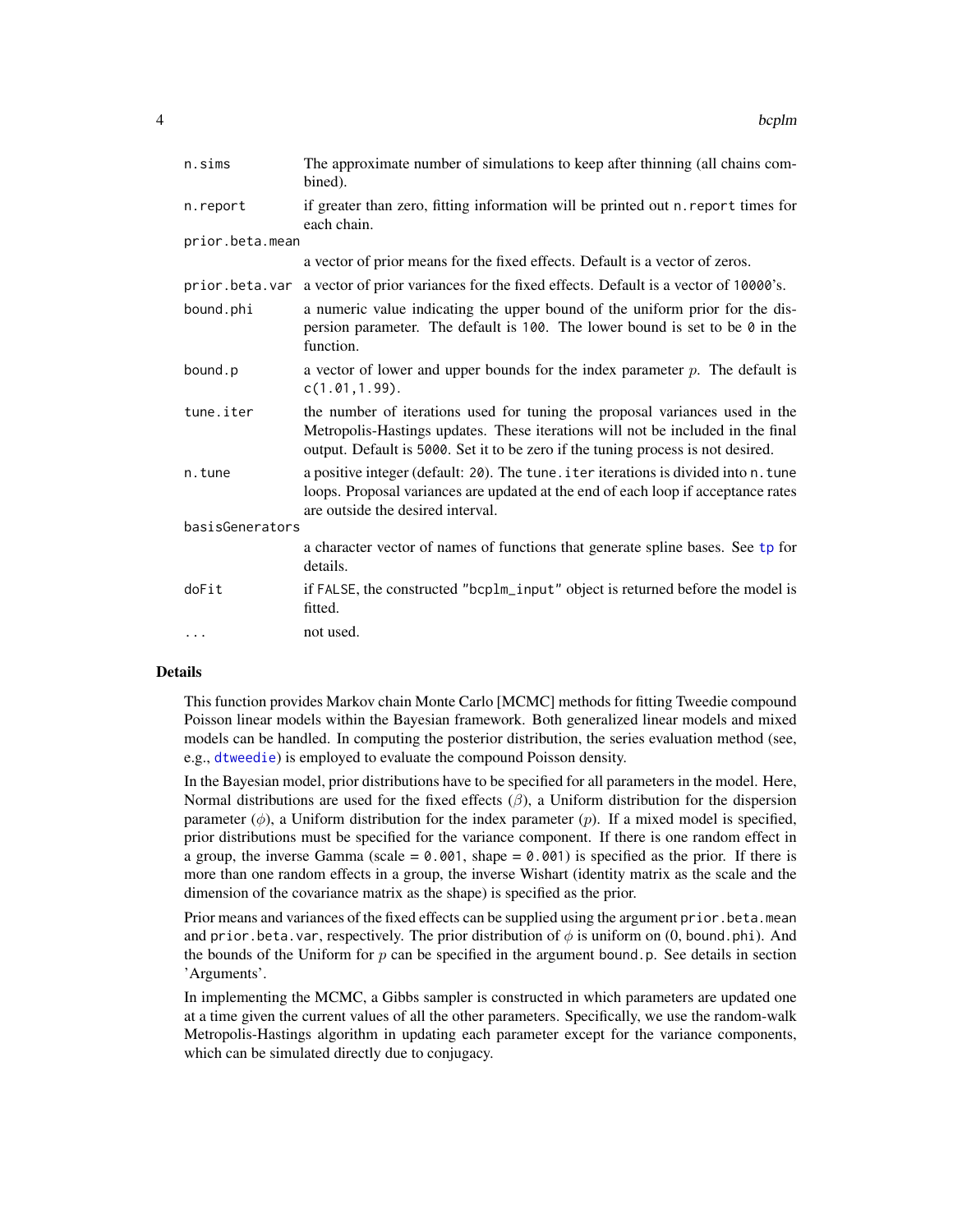#### <span id="page-4-0"></span>bcplm 5

Before the MCMC, there is a tuning process where the proposal variances of the (truncated) Normal proposal distributions are updated according to the sample variances computed from the simulations in each tuning loop. The goal is to make the acceptance rate roughly between  $40\%$  and  $60\%$  for univariate M-H updates. The argument tune.iter determines how many iterations are used for the tuning process, and n.tune determines how many loops these iterations should be divided into. These iterations will not be used in the final output.

The simulated values of all model parameters are stored in the sims.list slot of the returned bcplm object. It is a list of n.chains matrices and each matrix has approximately n.sims rows. The sims.list slot is further coerced to be of class "mcmc.list" so that various methods from the coda package can be directly applied to get Markov chain diagnostics, posterior summary and plots. See coda for available methods.

#### Value

bcplm returns an object of class "bcplm". See [bcplm-class](#page-5-1) for details of the return values as well as various methods available for this class.

# Author(s)

Yanwei (Wayne) Zhang <actuary\_zhang@hotmail.com>

#### References

Zhang, Y (2013). Likelihood-based and Bayesian Methods for Tweedie Compound Poisson Linear Mixed Models, Statistics and Computing, 23, 743-757.

#### See Also

The users are recommended to see the documentation for [bcplm-class](#page-5-1), [cpglm](#page-11-1), [cpglmm](#page-13-1), [mcmc](#page-0-0), and [tweedie](#page-0-0) for related information.

### Examples

```
## Not run:
```
densityplot(fit1\$sims.list)

summary(fit1) plot(fit1)

```
# fit the FineRoot data with Bayesian models
# Bayesian cpglm
set.seed(10)
fit1 <- bcplm(RLD ~ factor(Zone) * factor(Stock),
            data = FineRoot, tune.iter = 2000,
            n.iter = 6000, n.burnin = 1000, n.thin = 5)
gelman.diag(fit1$sims.list)
# diagnostic plots
acfplot(fit1$sims.list, lag.max = 20)
xyplot(fit1$sims.list)
```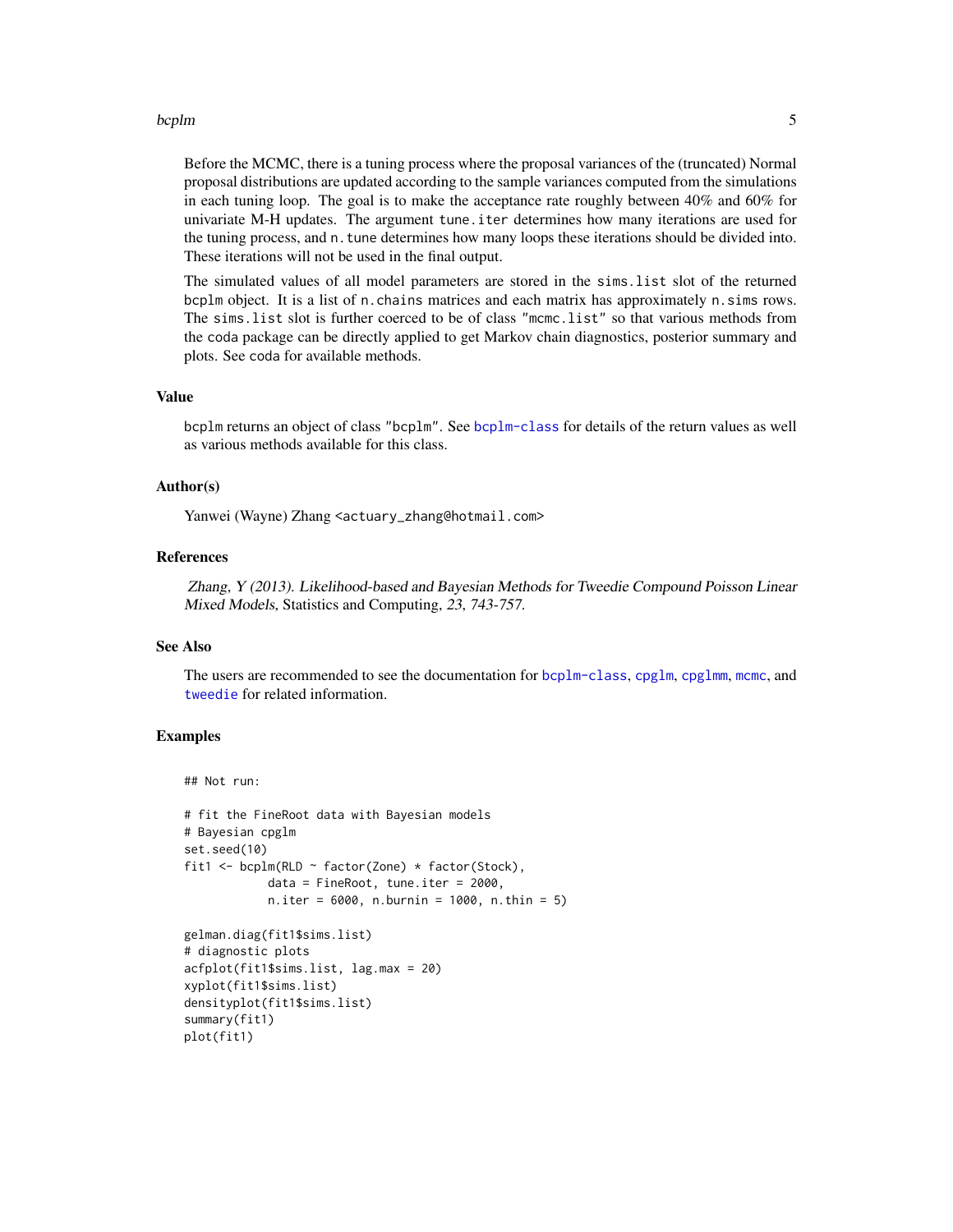```
# now fit the Bayesian model to an insurance loss triangle
# (see Peters et al. 2009)
fit2 <- bcplm(increLoss \sim factor(year) + factor(lag),
            data = ClaimTriangle, n.iter = 12000,
            n.burnin = 2000, n.thin = 10, bound.p = c(1.1, 1.95))
gelman.diag(fit2$sims.list)
summary(fit2)
# mixed models
set.seed(10)
fit3 <- bcplm(RLD ~ Stock * Zone + (1|Plant),
            data = FineRoot, n.iter = 15000,n.burnin = 5000, n.thin = 10)
gelman.diag(fit3$sims.list)
summary(fit3)
```
## End(Not run)

class-methods *Classes and Methods for a Compound Poisson Linear Model Object*

# <span id="page-5-1"></span>**Description**

Documented here are the "cplm" class and its derived classes "cpglm", "cpglmm", and "bcplm". Several primitive methods and statistical methods are created to facilitate the extraction of specific slots and further statistical analysis. "gini" is a class that stores the Gini indices and associated standard errors that could be used to perform model comparison involving the compound Poisson distribution. "NullNum", "NullList", "NullFunc" and "ListFrame" are virtual classes for c("NULL","numeric"), c("NULL","list"), c("NULL","function") and c("list","data.frame"), respectively.

#### Objects from the Class

- "cplm" Objects can be created by calls of the form  $new("cplm", \ldots)$ .
- "cpglm" Objects can be created by calls from new("cpglm",...) or cpglm.
- "cpglmm" Objects can be created by calls of the form new("cpglmm",...), or a call to cpglmm.
- "summary.cpglmm" Objects can be created by calls of the form new("summary.cpglmm",...), or a call to summary on a cpglmm object.
- "bcplm" Objects can be created by calls from new("bcplm",...) or bcplm.
- "gini" Objects can be created by calls from new("gini",...) or gini.
- "NullNum", "NullList", "NullFunc" These are virtual classes and no objects may be created from them.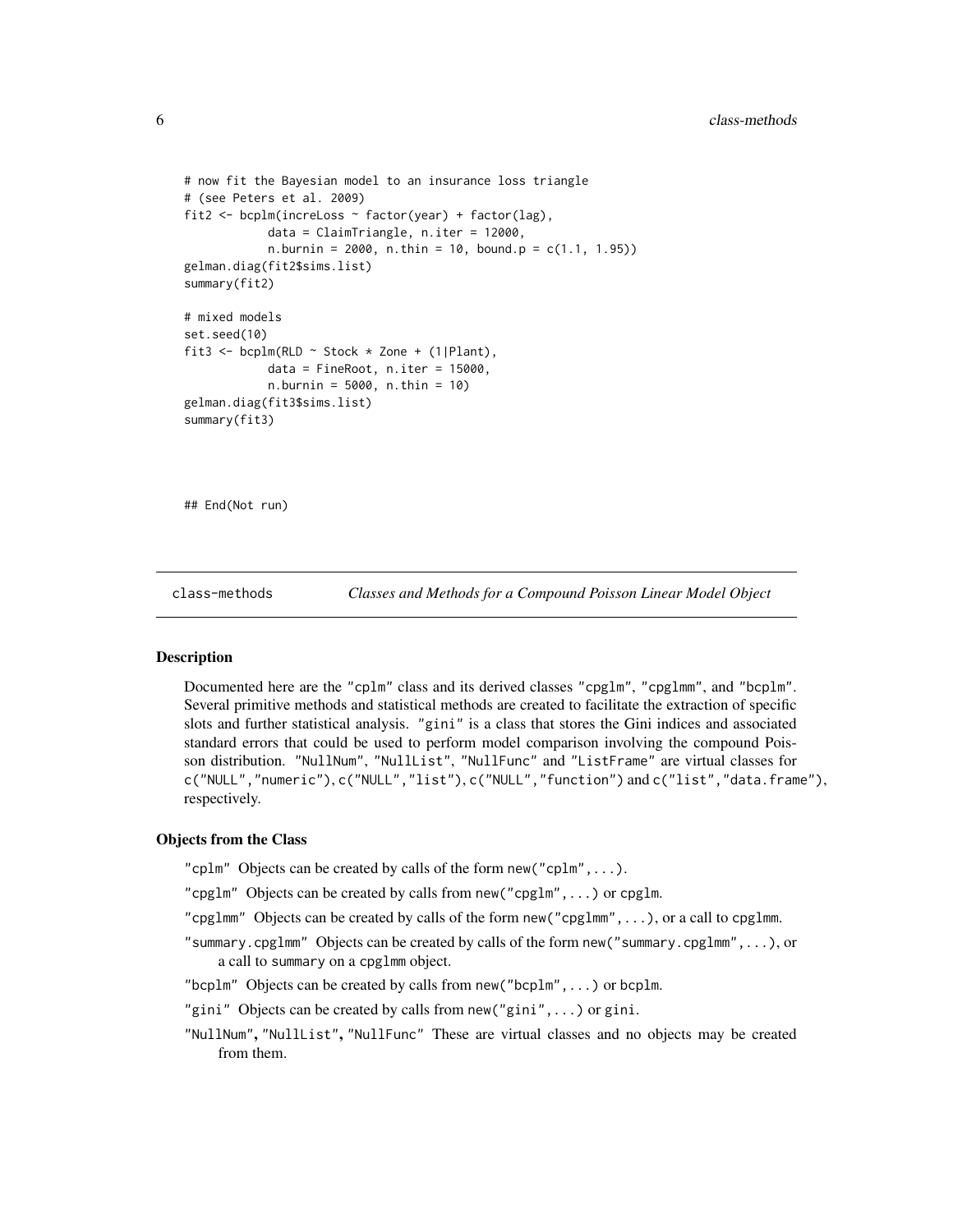#### <span id="page-6-0"></span>class-methods 7

#### **Slots**

The "cplm" class defines the slots common in all the model classes in the cplm package, and thus the utility methods defined on the "cplm" class such as [, names and so on are applicable to all of the derived classes.

call: the matched call.

formula: the formula supplied, class "formula"

contrasts: the contrasts used, class "NullList"

link.power: index of power link function, class "numeric". See [tweedie](#page-0-0).

model.frame: the data frame used. class "ListFrame".

inits: initial values used, class "NullList".

The "cpglm" class extends "cplm" directly. Most of the slots have the same definition as those in [glm](#page-0-0). The following slots are in addition to those in "cplm":

- coefficients: estimated mean parameters, class "numeric".
- residuals: the working residuals, that is the residuals in the final iteration of the IWLS fit, class "numeric"
- fitted.values: the fitted mean values, obtained by transforming the linear predictors by the inverse of the link function, class "numeric"

linear.predictors: the fitted linear predictors, class "numeric"

- weights: working weights from the last iteration of the iterative least square, class "numeric"
- df.residual: residual degrees of freedom, class "integer"
- deviance: up to a constant, minus twice the maximized log-likelihood. Where sensible, the constant is chosen so that a saturated model has deviance zero. This is computed using [tweedie.dev](#page-0-0).
- aic: a version of Akaike's Information Criterion, minus twice the maximized log-likelihood plus twice the number of mean parameters. This is computed using the tweedie density approximation as in [dtweedie](#page-0-0).
- offset: the offset vector used, class "NullNum",
- prior.weights: the weights initially supplied, a vector of 1s if none were, class "NullNum"
- y: the response vector used.
- control: the value of the control argument used, class "list"
- p: the maximum likelihood estimate of the index parameter.
- phi: the maximum likelihood estimate of the dispersion parameter.
- vcov: estimated variance-covariance matrix, class "matrix"

iter: the number of Fisher's scoring iterations in the final GLM.

converged: indicating whether the algorithm has converged, class "logical".

na.action: method of handling NA's, class "NullFunc".

The "cpglmm" class extends "cplm" and the old version of "mer" class from lme4 directly, and has the following additional slots: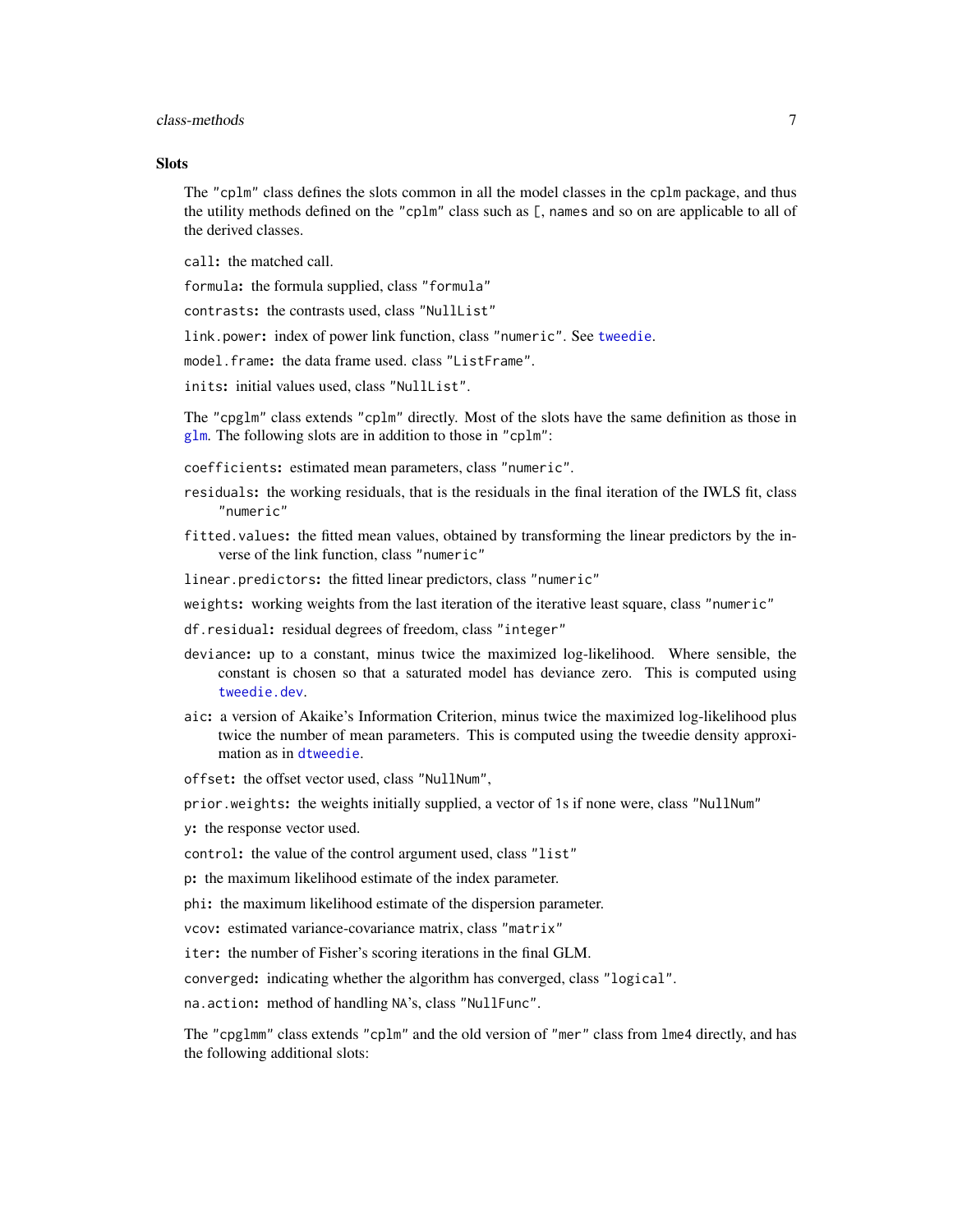<span id="page-7-0"></span>p: estimated value of the index parameter, class "numeric"

phi: estimated value of the dispersion parameter, class "numeric"

bound.p: the specified bounds of the index parameter, class "numeric"

vcov: estimated variance-covariance matrix, class "matrix"

smooths: a list of smooth terms

The slots it used from the old "mer" class has the following slots (copied from lme4\_0.999999-2):

env: An environment (class "environment") created for the evaluation of the nonlinear model function.

nlmodel: The nonlinear model function as an object of class "call".

frame: The model frame (class "data.frame").

- call: The matched call to the function that created the object. (class "call").
- flist: The list of grouping factors for the random effects.
- X: Model matrix for the fixed effects.
- Zt: The transpose of model matrix for the random effects, stored as a compressed column-oriented sparse matrix (class ["dgCMatrix"](#page-0-0)).
- pWt: Numeric prior weights vector. This may be of length zero (0), indicating unit prior weights.
- offset: Numeric offset vector. This may be of length zero (0), indicating no offset.
- y: The response vector (class "numeric").
- Gp: Integer vector of group pointers within the random effects vector. The elements of Gp are 0 based indices of the first element from each random-effects term. Thus the first element is always 0. The last element is the total length of the random effects vector.
- dims: A named integer vector of dimensions. Some of the dimensions are  $n$ , the number of observations,  $p$ , the number of fixed effects,  $q$ , the total number of random effects,  $s$ , the number of parameters in the nonlinear model function and  $nt$ , the number of random-effects terms in the model.
- ST: A list of S and T factors in the TSST' Cholesky factorization of the relative variance matrices of the random effects associated with each random-effects term. The unit lower triangular matrix,  $T$ , and the diagonal matrix,  $S$ , for each term are stored as a single matrix with diagonal elements from  $S$  and off-diagonal elements from  $T$ .
- V: Numeric gradient matrix (class "matrix") of the nonlinear model function.
- A: Scaled sparse model matrix (class ["dgCMatrix"](#page-0-0)) for the the unit, orthogonal random effects,  $U$ .
- Cm: Reduced, weighted sparse model matrix (class ["dgCMatrix"](#page-0-0)) for the unit, orthogonal random effects, U. .
- $Cx:$  The "x" slot in the weighted sparse model matrix (class ["dgCMatrix"](#page-0-0)) for the unit, orthogonal random effects,  $U$ , in generalized linear mixed models. For these models the matrices  $A$  and  $C$  have the same sparsity pattern and only the "x" slot of  $C$  needs to be stored.
- L: The sparse lower Cholesky factor of  $P(A A' + I)P'$  (class ["dCHMfactor"](#page-0-0)) where P is the fillreducing permutation calculated from the pattern of nonzeros in A.
- deviance: Named numeric vector containing the deviance corresponding to the maximum likelihood (the "ML" element) and "REML" criteria and various components. The "ldL2" element is twice the logarithm of the determinant of the Cholesky factor in the  $\mathsf L$  slot. The "usqr" component is the value of the random-effects quadratic form.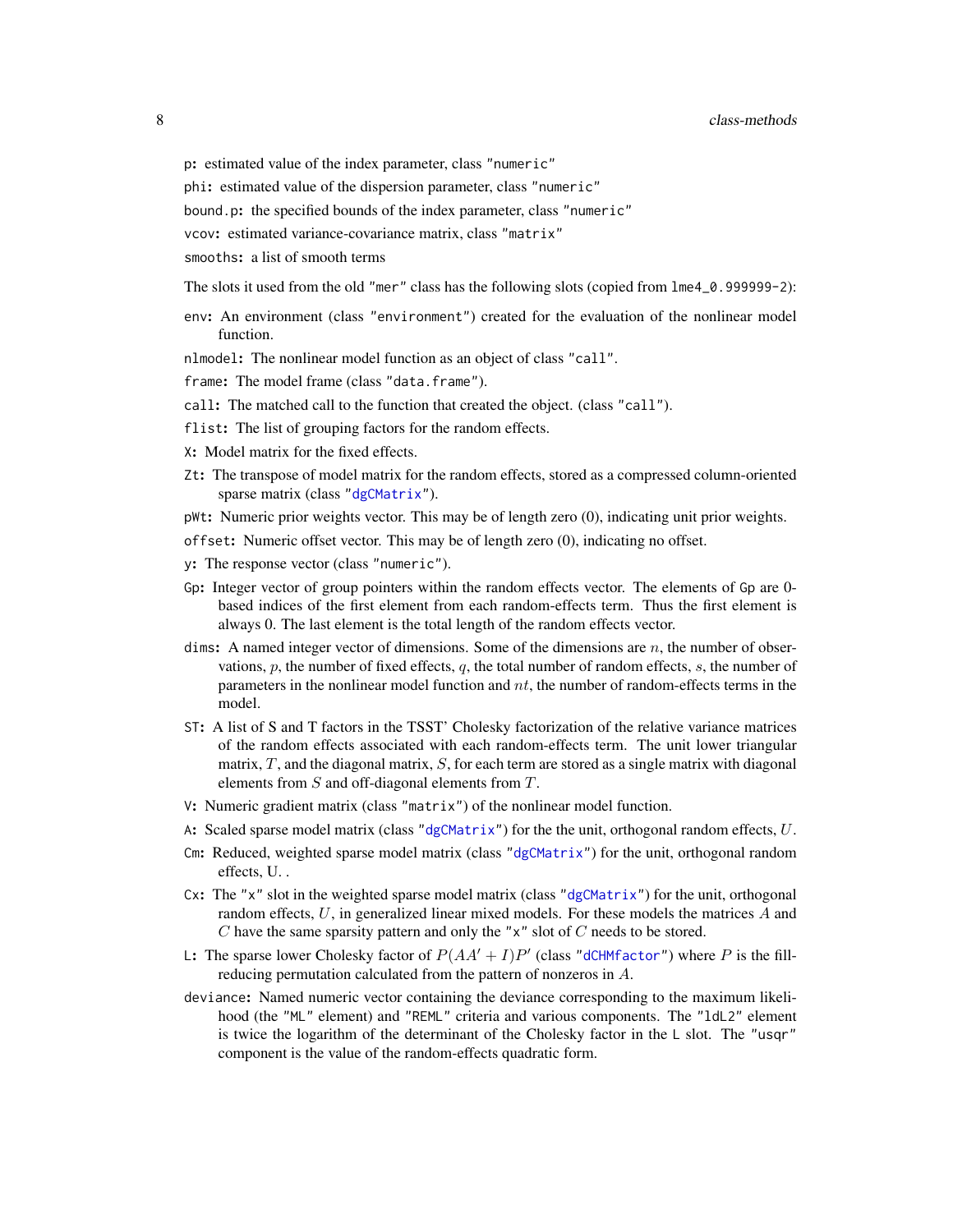<span id="page-8-0"></span>fixef: Numeric vector of fixed effects.

- ranef: Numeric vector of random effects on the original scale.
- u: Numeric vector of orthogonal, constant variance, random effects.
- eta: The linear predictor at the current values of the parameters and the random effects.
- mu: The means of the responses at the current parameter values.
- muEta: The diagonal of the Jacobian of  $\mu$  by  $\eta$ . Has length zero (0) except for generalized mixed models.
- var: The diagonal of the conditional variance of  $Y$  given the random effects, up to prior weights. In generalized mixed models this is the value of the variance function for the g $\ln \tan y$ .
- resid: The residuals,  $y \mu$ , weighted by the sqrtrWt slot (when its length is  $> 0$ ).
- sqrtXWt: The square root of the weights applied to the model matrices  $X$  and  $Z$ . This may be of length zero (0), indicating unit weights.
- sqrtrWt: The square root of the weights applied to the residuals to obtain the weighted residual sum of squares. This may be of length zero (0), indicating unit weights.

RZX: The dense solution (class "matrix") to  $LRZX = ST'Z'X = AX$ .

RX: The upper Cholesky factor (class "matrix") of the downdated  $X'X$ .

The "summary.cpglmm" class *contains* the "cpglmm" class and has the following additional slots:

methTitle: character string specifying a method title

logLik: the same as logLik(object).

ngrps: the number of levels per grouping factor in the flist slot.

- sigma: the scale factor for the variance-covariance estimates
- coefs: the matrix of estimates, standard errors, etc. for the fixed-effects coefficients
- REmat: the formatted Random-Effects matrix
- AICtab: a named vector of values of AIC, BIC, log-likelihood and deviance

The "bcplm" class extends "cplm" directly, and has the following additional slots:

- dims: a named integer vector of dimensions.
- sims.list: an object of class "mcmc.list". It is a list of n.chains mcmc objects, each mcmc object storing the simulation result from a Markov chain. See [mcmc](#page-0-0) and [mcmc.convert](#page-0-0). Since this is an "mcmc.list" object, most methods defined in the coda package can be directly applied to it.
- Zt: the transpose of model matrix for the random effects, stored as a compressed column-oriented sparse matrix (class "dgCMatrix").
- flist: the list of grouping factors for the random effects.
- prop.var: a named list of proposal variance-covariance matrix used in the Metropolis-Hasting update.

The "gini" class has the following slots:

call: the matched call.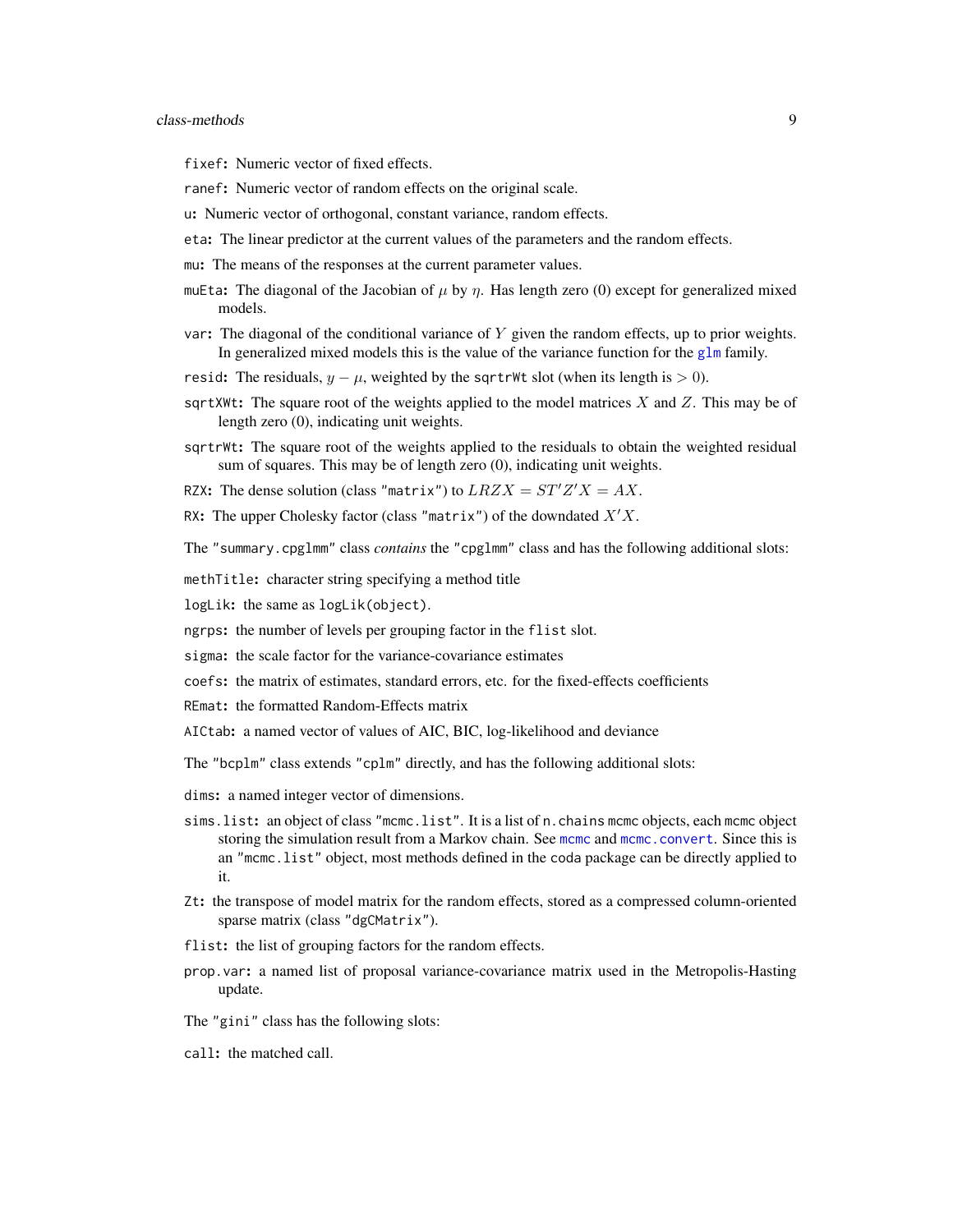- <span id="page-9-0"></span>gini: a matrix of the Gini indices. The row names are corresponding to the base while the column names are corresponding to the scores.
- sd: a matrix of standard errors for each computed Gini index.
- lorenz: a list of matrices that determine the graph of the ordered Lorenz curve associated with each base and score combination. For each base, there is an associated matrix.

#### Extends

Class "cpglm" extends class ["cplm"](#page-5-1), directly.

Class "cpglmm" extends class ["cplm"](#page-5-1), directly;

Class "summary.cpglmm" extends class ["cpglmm"](#page-5-1), directly; class ["cplm"](#page-5-1), by class ["cpglmm"](#page-5-1), distance 2.

Class "bcplm" extends class ["cplm"](#page-5-1), directly.

#### Methods

The following methods are defined for the class "cplm", which are also applicable to all of the derived classes:

- \$ signature( $x = "cplm")$ : extract a slot of x with a specified slot name, just as in list.
- $[[$  signature(x = "cplm", i = "numeric", j = "missing"): extract the i-th slot of a "cpglm" object, just as in list.
- [[  $signature(x = "cplm", i = "character", j = "missing");$  extract the slots of a "cpglm" object with names in i, just as in list.
- $\int$  signature(x = "cplm", i = "numeric", j = "missing", drop="missing"): extract the i-th slot of a "cpglm" object, just as in list. i could be a vector.
- [  $signature(x = "cplm", i = "character", j = "missing", drop='missing");$  extract the slots of a "cpglm" object with names in i, just as in list. i could be a vector.
- names signature( $x = "cplm"$ ): return the slot names.

[terms](#page-0-0) signature( $x = "cplm"$ ): extract the terms object from the model frame. See terms.

[formula](#page-0-0) signature( $x = "cplm")$ : extract the formula slot. See formula.

model.matrix signature(object = "cplm"): extract the design matrix.

show signature(object = "cplm"): method for show.

vcov signature(object = "cplm"): extract the variance-covariance matrix of a "cplm" object.

The following methods are defined for the "cpglm" class:

coef signature(object = "cpglm"): extract the estimated coefficients.

fitted signature(object = "cpglm"): return the fitted values.

- residuals signature(object = "cpglm"): extract residuals from a cpglm object. You can also specify a type argument to indicate the type of residuals to be computed. See glm. summaries.
- resid signature(object = "cpglm"): same as residuals.
- AIC signature(object = "cpglm",  $k=$ "missing"): extract the AIC information from the "cpglm" object. See [AIC](#page-0-0).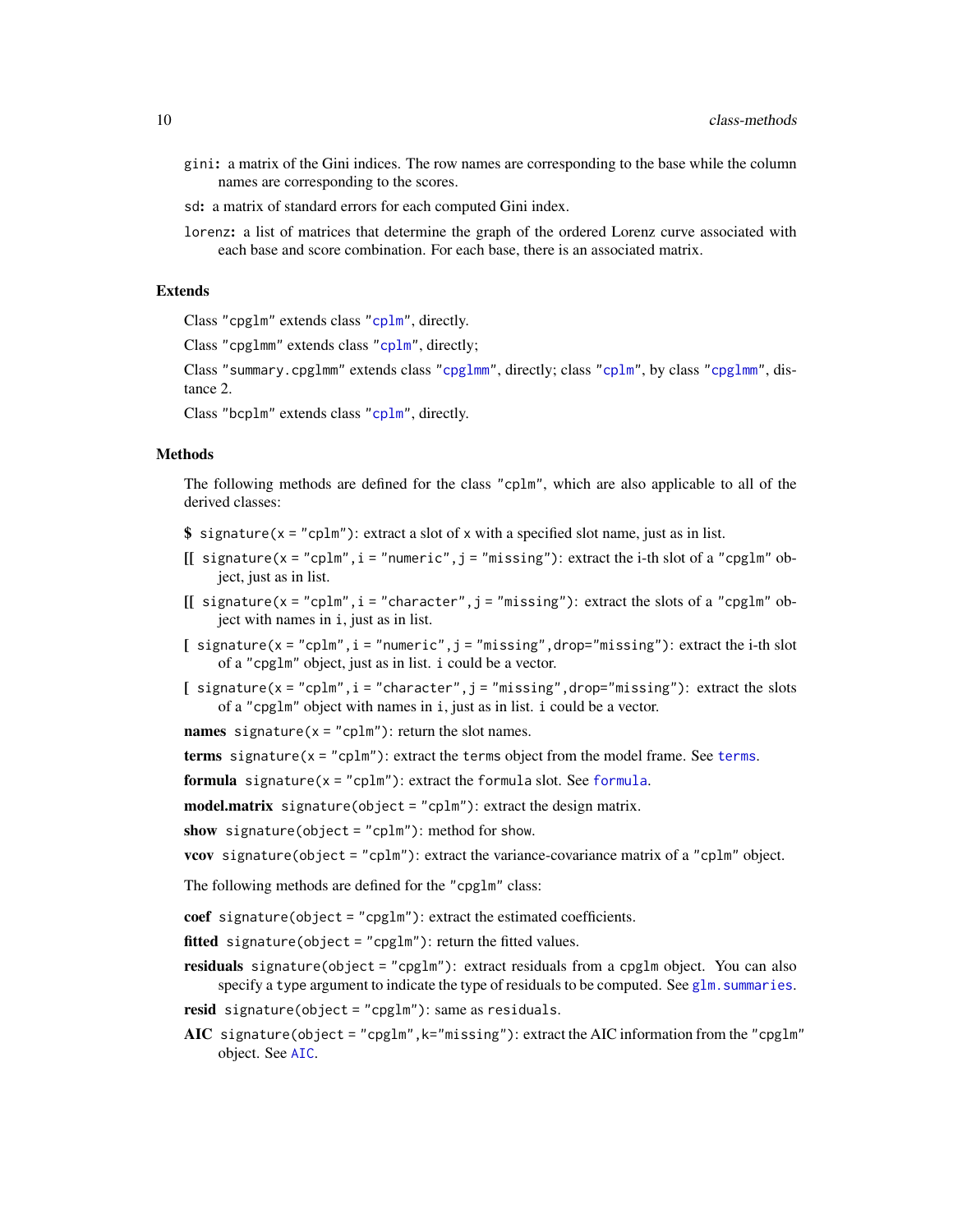#### <span id="page-10-0"></span>class-methods 11

- deviance signature(object = "cpglm"): extract the deviance from the "cpglm" object. See [deviance](#page-0-0).
- summary signature(object = "cpglm"): the same as  $glm$ . summaries except that both the dispersion and the index parameter are estimated using maximum likelihood estimation.

predict signature(object = "cpglm"): generate predictions for new data sets

The following are written for "cpglmm":

**print** signature( $x =$ "cpglmm"): print the object

summary signature(object = "cpglmm"): summary results

predict signature(object = "cpglmm"): generate predictions for new data sets

**VarCorr** signature( $x = "cpglmm")$ : estimation for the variance components

vcov signature(object = "cpglmm"): variance-covariance matrix for fixed effects

The following methods are available for the class "bcplm":

- plot signature( $x =$  "bcplm",  $y =$  "missing"): summarize the "bcplm" object with a trace of the sampled output and a density estimate for each variable in the chain. See [plot.mcmc](#page-0-0).
- summary signature(object = "bcplm"): produce two sets of summary statistics. See [summary.mcmc](#page-0-0).
- **VarCorr** signature( $x =$  "bcplm"): estimation for the variance components if the random effects are present
- fixef signature(object = "bcplm"): extract fixed effects. Additional arguments include:  $sd =$ FALSE: extract standard errors; quantiles = NULL: compute empirical quantiles. These additional statistics are stored as attributes in the returned results.

The following methods are defined for the "gini" class:

plot signature( $x =$ "gini", $y =$ "missing"): plot the ordered Lorenz curve from each model comparison. If overlay = TRUE (the default), different curves are plotted on the same graph for each base.

show signature(object = "gini"): print the computed Gini indices and standard errors.

#### Author(s)

Wayne Zhang <actuary\_zhang@hotmail.com>

#### See Also

See also [cpglm](#page-11-1), [cpglmm](#page-13-1), [bcplm](#page-2-1), [glm](#page-0-0).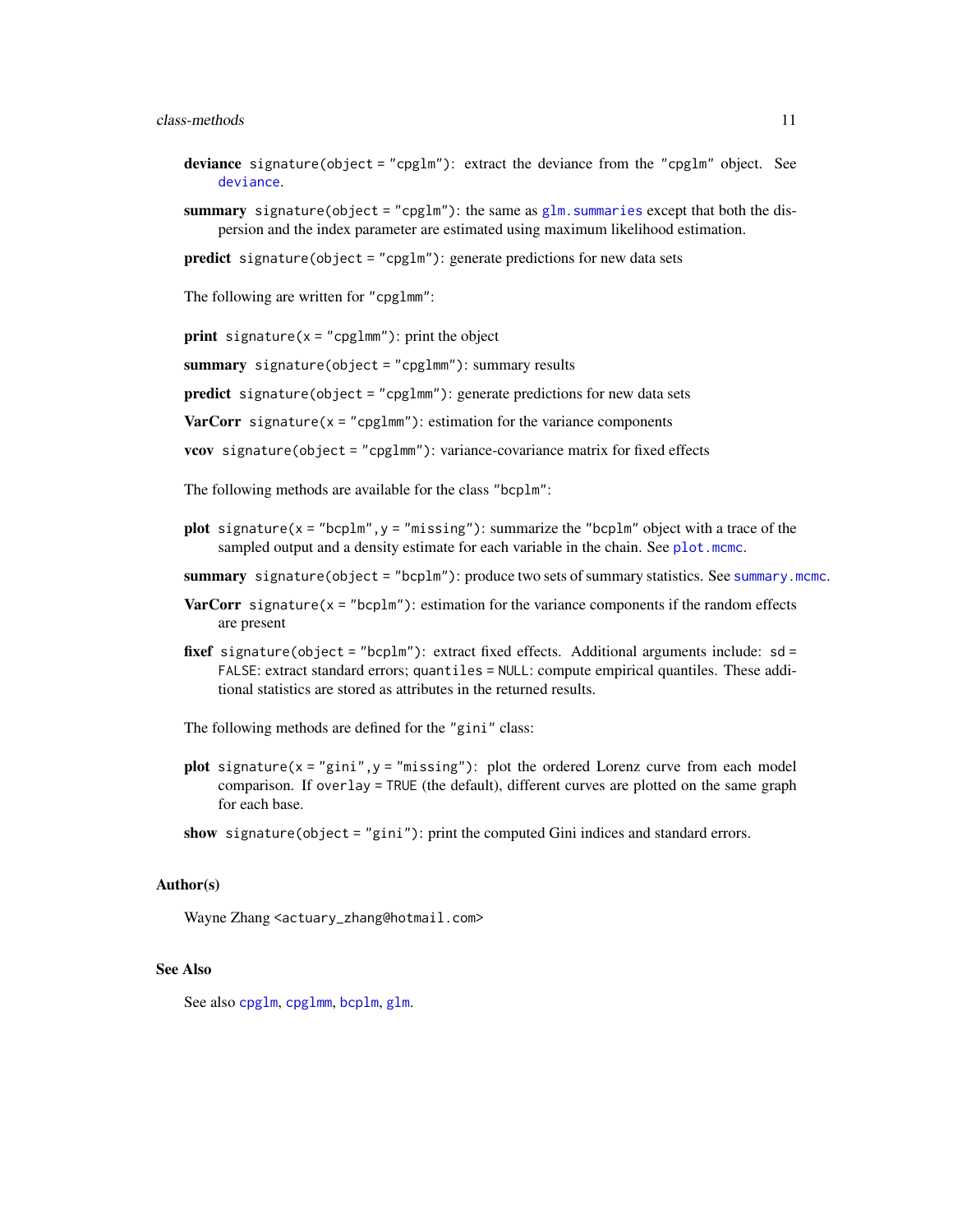# <span id="page-11-1"></span><span id="page-11-0"></span>Description

This function fits compound Poisson generalized linear models.

# Usage

```
cpglm(formula, link = "log", data, weights, offset,
         subset, na.action = NULL, contrasts = NULL,
         control = list(), chunksize = 0,optimize r = "nlminb", ...
```

| formula   | an object of class formula. See also in glm.                                                                                                                                                                                                                                                                                                                                                                                                                                                                                                     |
|-----------|--------------------------------------------------------------------------------------------------------------------------------------------------------------------------------------------------------------------------------------------------------------------------------------------------------------------------------------------------------------------------------------------------------------------------------------------------------------------------------------------------------------------------------------------------|
| link      | a specification for the model link function. This can be either a literal character<br>string or a numeric number. If it is a character string, it must be one of "log",<br>"identity", "sqrt" or "inverse". If it is numeric, it is the same as the link.power<br>argument in the tweedie function. The default is link = "log".                                                                                                                                                                                                                |
| data      | an optional data frame, list or environment (or object coercible by as . data. frame<br>to a data frame) containing the variables in the model.                                                                                                                                                                                                                                                                                                                                                                                                  |
| weights   | an optional vector of weights. Should be either NULL or a numeric vector. When<br>it is numeric, it must be positive. Zero weights are not allowed in cpg1m.                                                                                                                                                                                                                                                                                                                                                                                     |
| subset    | an optional vector specifying a subset of observations to be used in the fitting<br>process.                                                                                                                                                                                                                                                                                                                                                                                                                                                     |
| na.action | a function which indicates what should happen when the data contain NAs. The<br>default is set by the na. action setting of options, and is na. fail if that is unset.<br>Another possible value is NULL, no action. Value na. exclude can be useful.                                                                                                                                                                                                                                                                                            |
| offset    | this can be used to specify an a priori known component to be included in the<br>linear predictor during fitting. This should be either NULL or a numeric vector of<br>length equal to the number of cases. One or more offset terms can be included<br>in the formula instead or as well, and if more than one is specified their sum is<br>used.                                                                                                                                                                                               |
| contrasts | an optional list. See contrasts. arg.                                                                                                                                                                                                                                                                                                                                                                                                                                                                                                            |
| control   | a list of parameters for controling the fitting process. See 'Details' below.                                                                                                                                                                                                                                                                                                                                                                                                                                                                    |
| chunksize | an integer that indicates the size of chunks for processing the data frame as used<br>in bigglm. The value of this argument also determines how the model is esti-<br>mated. When it is 0 (the default), regular Fisher's scoring algorithms are used,<br>which may run into memory issues when handling large data sets. In contrast, a<br>value greater than 0 indicates that the bigglm is employed to fit the GLMs. The<br>function bigg1m relies on the bounded memory regression technique, and thus<br>is well suited to large data GLMs. |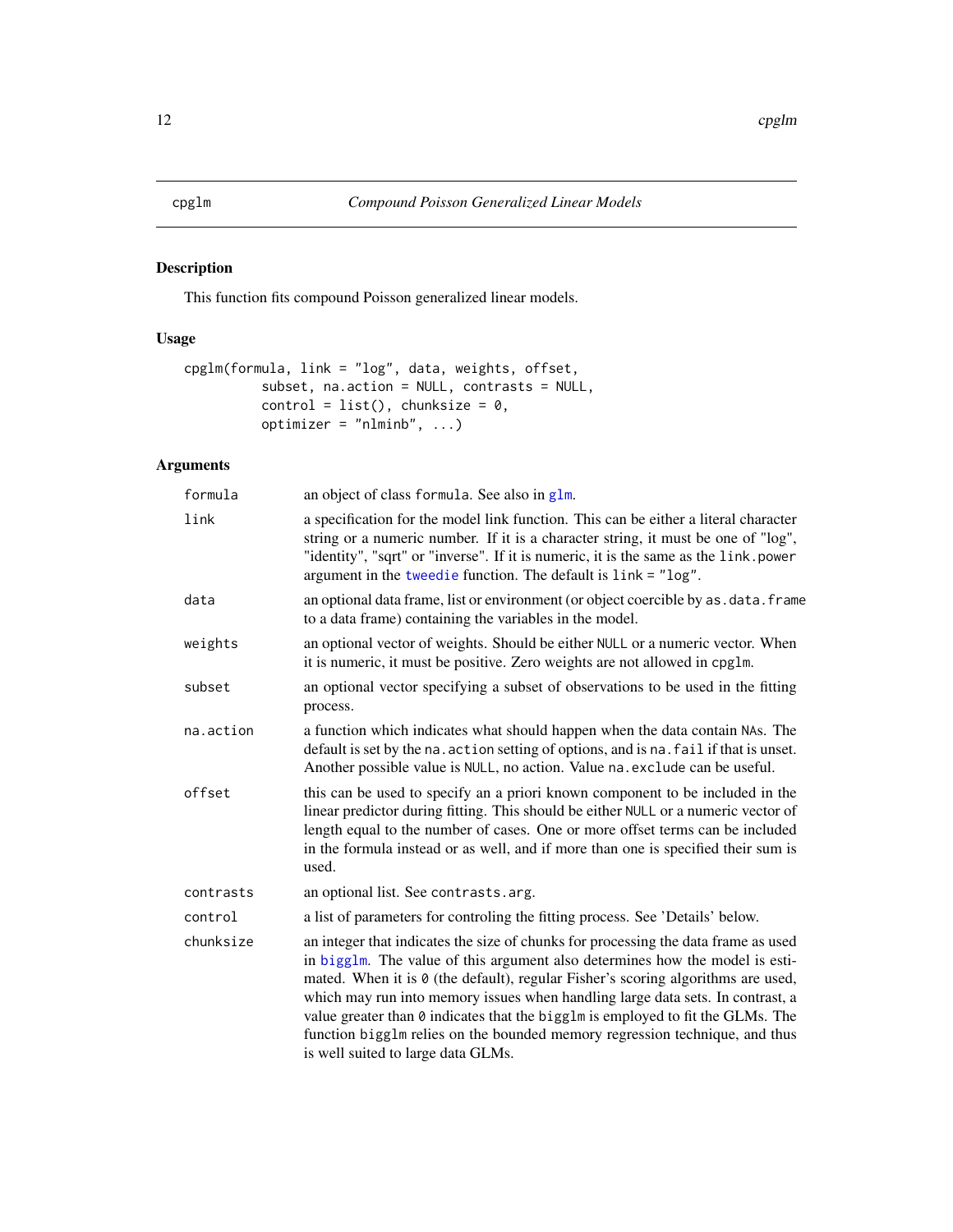<span id="page-12-0"></span>

| optimizer               | a character string that determines which optimization routine is to be used in es- |
|-------------------------|------------------------------------------------------------------------------------|
|                         | timating the index and the dispersion parameters. Possible choices are "nlminb"    |
|                         | (the default, see nlminb), "bobyga" (bobyga) and "L-BFGS-B" (optim).               |
| $\cdot$ $\cdot$ $\cdot$ | additional arguments to be passed to bigglm. Not used when chunksize $= 0$ .       |
|                         | The maxit argument defaults to 50 in cpglm if not specified.                       |

### Details

This function implements the profile likelihood approach in Tweedie compound Poisson generalized linear models. First, the index and the dispersion parameters are estimated by maximizing (numerically) the profile likelihood (profile out the mean parameters as they are determined for a given value of the index parameter). Then the mean parameters are estimated using a GLM with the above-estimated index parameter. To compute the profile likelihood, one must resort to numerical methods provided in the tweedie package for approximating the density of the compound Poisson distribution. Indeed, the function [tweedie.profile](#page-0-0) in that package makes available the profile likelihood approach. The cpglm function differs from [tweedie.profile](#page-0-0) in two aspects. First, the user does not need to specify the grid of possible values the index parameter can take. Rather, the optimization of the profile likelihood is automated. Second, big data sets can be handled where the bigglm function from the biglm package is used in fitting GLMs. The bigglm is invoked when the argument chunksize is greater than 0. It is also to be noted that only MLE estimate for the dispersion parameter is included here, while [tweedie.profile](#page-0-0) provides several other possibilities.

The package used to implement a second approach using the Monte Carlo EM algorithm, but it is now removed because it does not offer obvious advantages over the profile likelihood approach for this model.

The control argument is a list that can supply various controlling elements used in the optimization process, and it has the following components:

- bound.p a vector of lower and upper bounds for the index parameter  $p$  used in the optimization. The default is c(1.01,1.99).
- trace if greater than 0, tracing information on the progress of the fitting is produced. For optimizer = "nlminb" or optimizer = "L-BFGS-B", this is the same as the trace control parameter, and for optimizer = "bobyqa", this is the same as the iprint control parameter. See the corresponding documentation for details.
- max.iter maximum number of iterations allowed in the optimization. The default is 300.
- max.fun maximum number of function evaluations allowed in the optimizer. The default is 2000.

#### Value

cpglm returns an object of class "cpglm". See [cpglm-class](#page-5-1) for details of the return values as well as various methods available for this class.

#### Author(s)

Yanwei (Wayne) Zhang <actuary\_zhang@hotmail.com>

#### References

Dunn, P.K. and Smyth, G.K. (2005). Series evaluation of Tweedie exponential dispersion models densities. Statistics and Computing, 15, 267-280.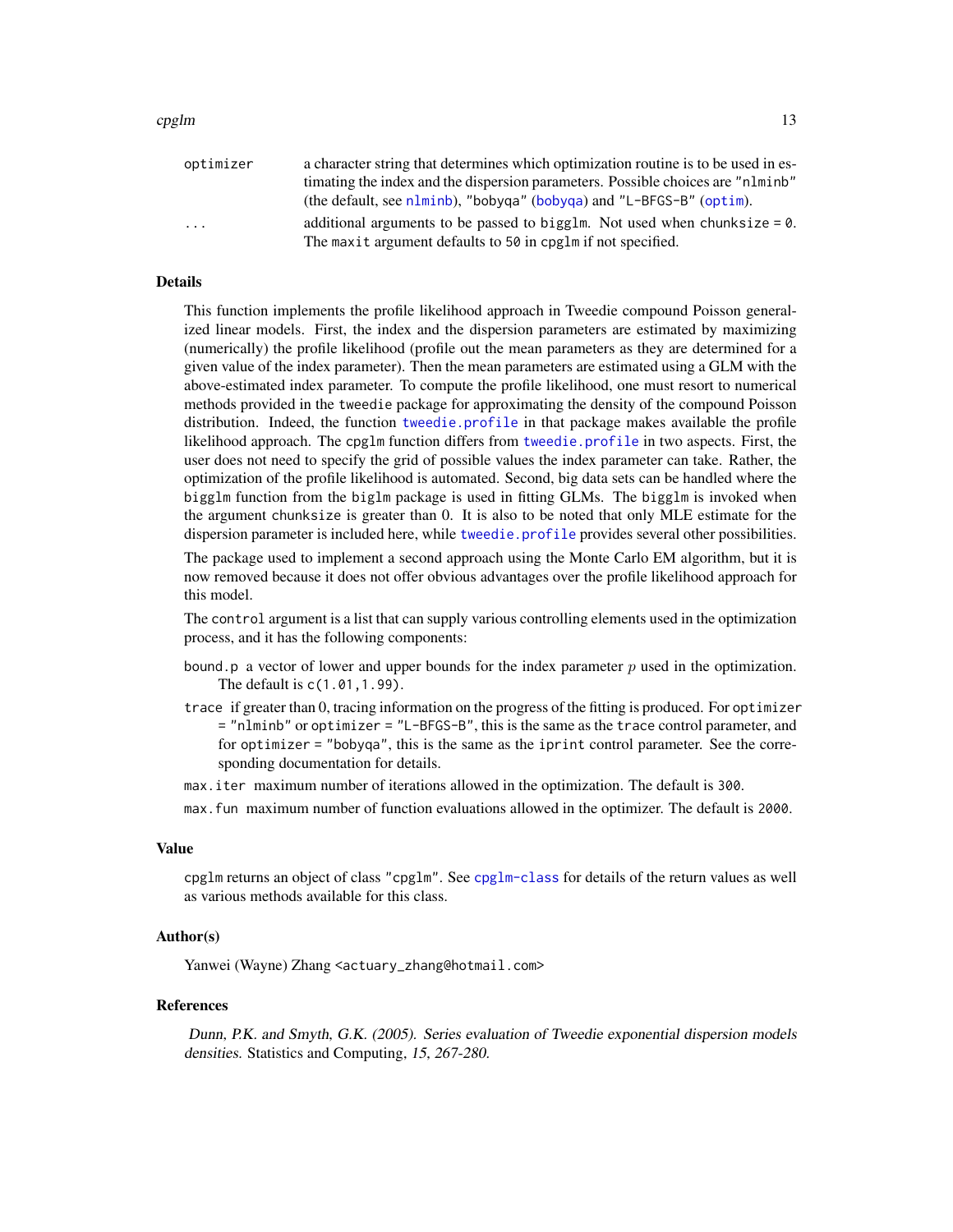#### <span id="page-13-0"></span>See Also

The users are recommended to see the documentation for [cpglm-class](#page-5-1), [glm](#page-0-0), [tweedie](#page-0-0), and [tweedie.profile](#page-0-0) for related information.

#### Examples

```
fit1 <- cpglm(RLD ~ factor(Zone) * factor(Stock),
  data = FineRoot)
# residual and qq plot
parold \le par(mfrow = c(2, 2), mar = c(5, 5, 2, 1))
# 1. regular plot
r1 <- resid(fit1) / sqrt(fit1$phi)
plot(r1 \sim fitted(fit1), cex = 0.5)
qqnorm(r1, cex = 0.5)# 2. quantile residual plot to avoid overlapping
u <- tweedie::ptweedie(fit1$y, fit1$p, fitted(fit1), fit1$phi)
u[fit1$y == 0] < -runif(sum(fit1$y == 0), 0, u[fit1$y == 0])r2 < - qnorm(u)
plot(r2 \sim fitted(fit1), cex = 0.5)
qqnorm(r2, cex = 0.5)par(parold)
# use bigglm
fit2 <- cpglm(RLD ~ factor(Zone),
  data = FineRoot, chunksize = 250)
```
cpglmm *Compound Poisson Generalized Linear Mixed Models*

#### **Description**

Laplace approximation and adaptive Gauss-Hermite quadrature methods for compound Poisson mixed and additive models.

#### Usage

```
cpglmm(formula, link = "log", data, weights, offset, subset,
   na.action, inits = NULL, contrasts = NULL,
   control = list(), basisGenerators = c("tp", "bsp", "sp2d"),
   optimizer = "nlminb", doFit = TRUE, nAGQ = 1)
```
#### **Arguments**

formula a two-sided linear formula object describing the model structure, with the response on the left of  $a \sim$  operator and the terms, separated by  $+$  operators, on the right. The vertical bar character "|" separates an expression for a model matrix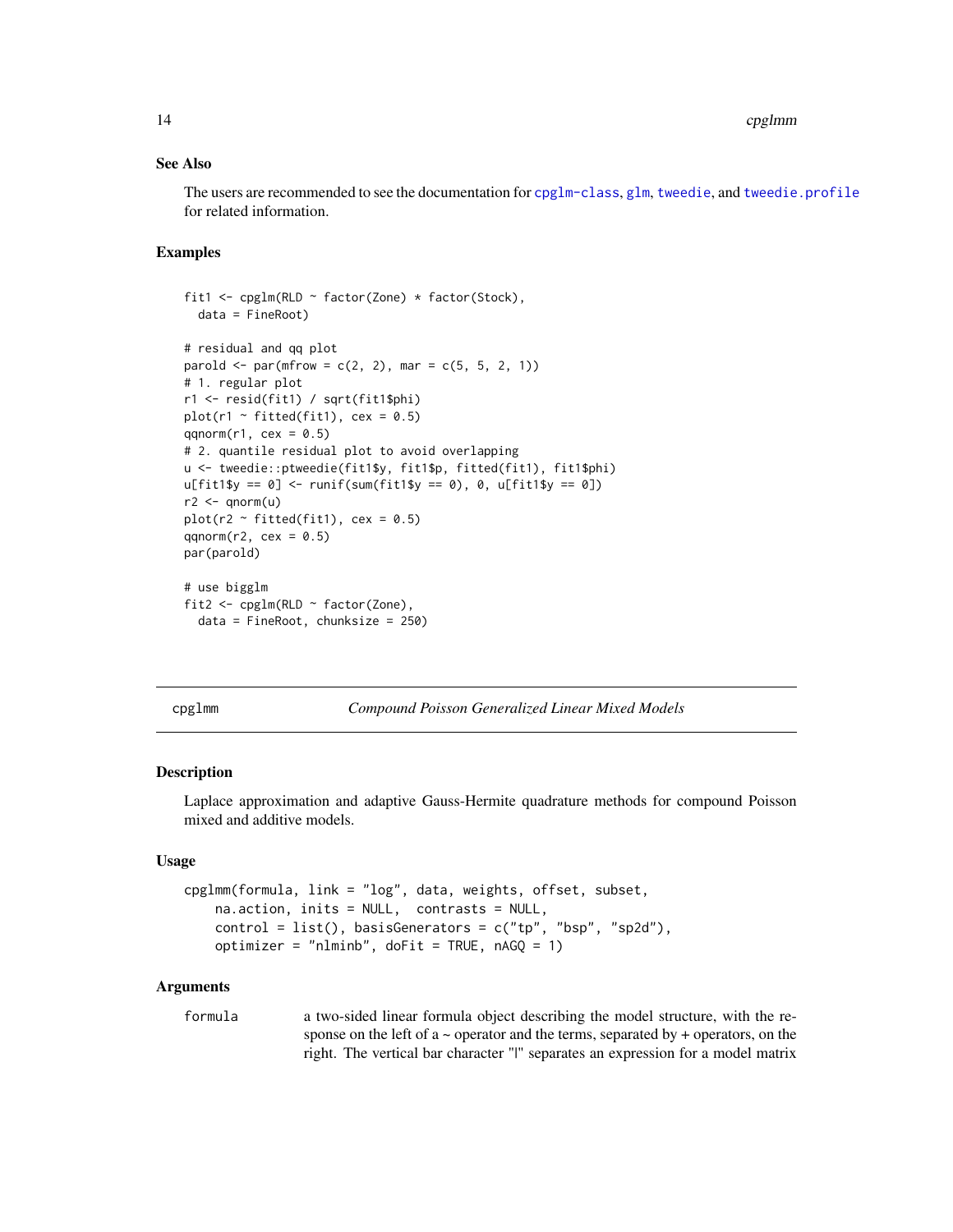<span id="page-14-0"></span>

|                 |           | and a grouping factor. The right side can also include basis generators. See lme4<br>and basisGenerators below.                                                                                                                                                                                                                 |
|-----------------|-----------|---------------------------------------------------------------------------------------------------------------------------------------------------------------------------------------------------------------------------------------------------------------------------------------------------------------------------------|
|                 | link      | a specification for the model link function. This can be either a literal character<br>string or a numeric number. If it is a character string, it must be one of "log",<br>"identity", "sqrt" or "inverse". If it is numeric, it is the same as the link.power<br>argument in the tweedie function. The default is link="log". |
|                 | data      | an optional data frame, list or environment (or object coercible by as . data. frame<br>to a data frame) containing the variables in the model.                                                                                                                                                                                 |
|                 |           | subset, weights, na.action, offset, contrasts<br>further model specification arguments as in cpglm; see there for details.                                                                                                                                                                                                      |
|                 | inits     | a named list with three components 'beta', 'phi', 'p', 'Sigma' that supply the<br>initial values used in the optimization. If not supplied, the function will generate<br>initial values automatically, which are based on a GLM with the supplied model<br>structure.                                                          |
|                 | control   | a list of parameters for controlling the fitting process. See cpg1m. The parameter<br>PQL. init is not used.                                                                                                                                                                                                                    |
| basisGenerators |           |                                                                                                                                                                                                                                                                                                                                 |
|                 |           | a character vector of names of functions that generate spline bases. This is used<br>when smoothing effects are to be included in the model. See tp for details.                                                                                                                                                                |
|                 | optimizer | a character string that determines which optimization routine is to be used. Pos-<br>sible choices are "nlminb" (the default, see nlminb), "bobyqa" (bobyqa) and<br>"L-BFGS-B" (optim).                                                                                                                                         |
|                 | doFit     | if FALSE, the constructed "cpg1mm" object is returned before the model is fitted.                                                                                                                                                                                                                                               |
|                 | nAGO      | a positive integer - the number of points per axis for evaluating the adaptive<br>Gauss-Hermite approximation to the log-likelihood. This defaults to 1, corre-<br>sponding to the Laplacian approximation. Values greater than 1 produce greater<br>accuracy in the evaluation of the log-likelihood at the expense of speed.  |

### Details

Estimation of compound Poisson mixed models in existing software has been limited to the Penalized Quasi-Likelihood [PQL] approach (e.g., see g1mmPQL). While straightforward and fast, this method is not equipped to estimate the unknown variance function, i.e., the index parameter. In contrast, the function cpglmm implements true likelihood-based inferential procedures, i.e., the Laplace approximation and the Adaptive Gauss-Hermite Quadrature (for single grouping factor), so that all parameters in the model can be estimated using maximum likelihood estimation.

This implementation is based on the older  $1 \text{me}4$  package (the 0.9\* version), with changes made on updating of the mean, the variance function and the marginal loglikelihood. For the Laplace method, the contribution of the dispersion parameter to the approximated loglikelihood is explicitly accounted for, which should be more accurate and more consistent with the quadrature estimate. Indeed, both the dispersion parameter and the index parameter are included as a part of the optimization process. In computing the marginal loglikelihood, the density of the compound Poisson distribution is approximated using numerical methods provided in the tweedie package. For details of the Laplace approximation and the Gauss-Hermite quadrature method for generalized linear mixed models, see the documentation associated with lme4.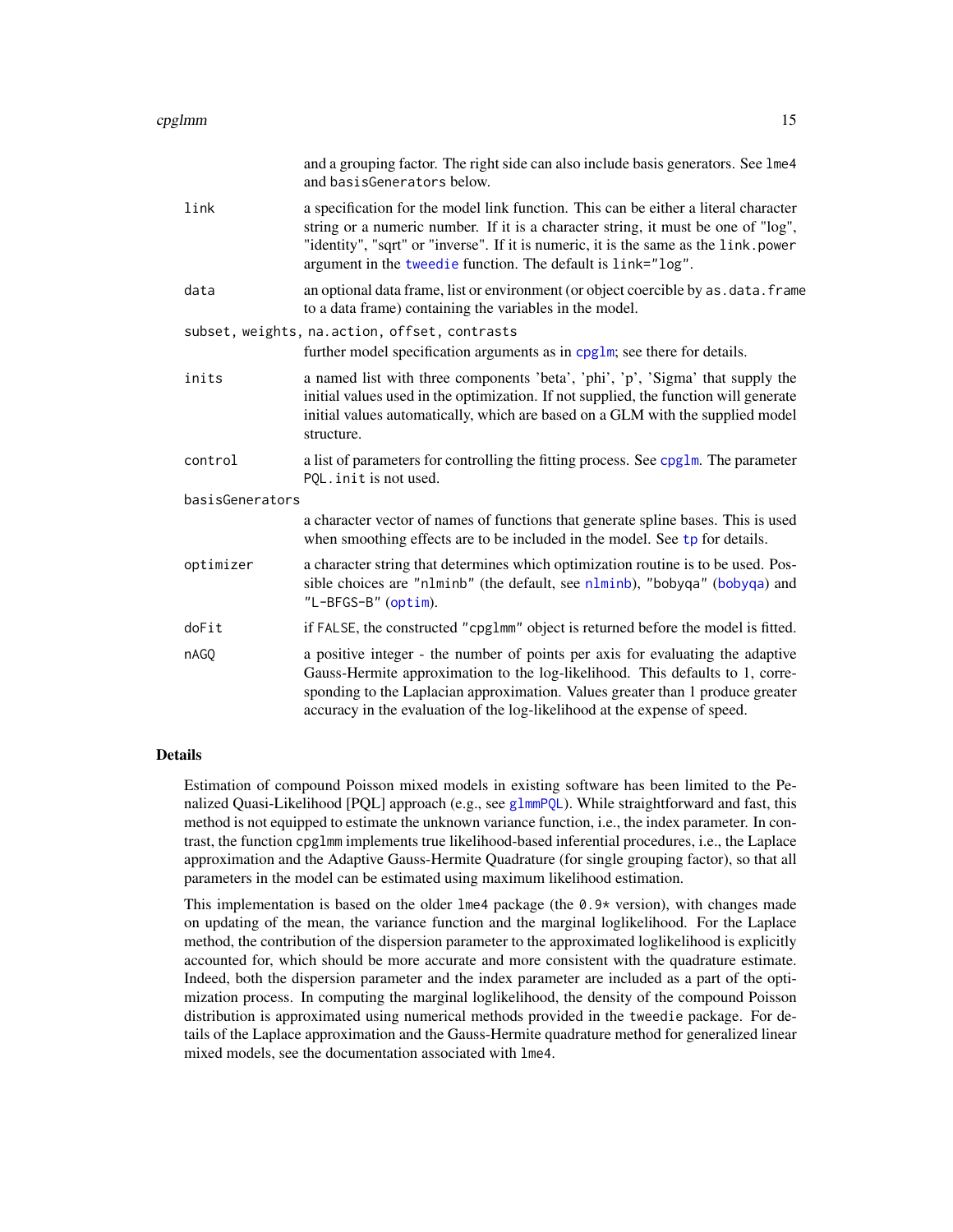<span id="page-15-0"></span>In addition, similar to the package amer (already retired from CRAN), we provide convenient interfaces for fitting additive models using penalized splines. See the 'example' section for one such application.

# Value

cpglmm returns an object of class cpglmm. See [cpglmm-class](#page-5-1) for details of the return values as well as various method available for this class.

# Author(s)

Yanwei (Wayne)) Zhang <actuary\_zhang@hotmail.com>

#### References

Zhang Y (2013). Likelihood-based and Bayesian Methods for Tweedie Compound Poisson Linear Mixed Models, Statistics and Computing, 23, 743-757. [https://github.com/actuaryzhang/](https://github.com/actuaryzhang/cplm/files/144051/TweediePaper.pdf) [cplm/files/144051/TweediePaper.pdf](https://github.com/actuaryzhang/cplm/files/144051/TweediePaper.pdf)

Bates D, Maechler M, Bolker B and Walker S (2015). lme4: Linear mixed-effects models using Eigen and S4..

#### See Also

The users are recommended to see [cpglm](#page-11-1) for a general introduction to the compound Poisson distribution, lme4 for syntax and usage of mixed-effect models and [cpglmm-class](#page-5-1) for detailed explanation of the return value.

# Examples

```
## Not run:
# use Stock and Spacing as main effects and Plant as random effect
(f1 <- cpglmm(RLD ~ Stock + Spacing + (1|Plant), data = FineRoot))
coef(f1); fixef(f1); ranef(f1) #coefficients
VarCorr(f1) #variance components
# add another random effect
(f2 \leq \text{update}(f1, . \leq . + (1|Zone)))# test the additional random effect
anova(f1,f2)
# try a different optimizer
(f3 \leq cpglmm(RLD \leq Stock + Spacing + (1|Plant)),data = FineRoot, optimizer = "bobyqa",
            control = list(true = 2)))# adaptive G-H quadrature
(f4 \leftarrow \text{cpglmm(RLD } \sim \text{Stock } + \text{Spacing } + (1|Plant),data = FineRoot, nAGQ = 3))
# a model with smoothing effects
```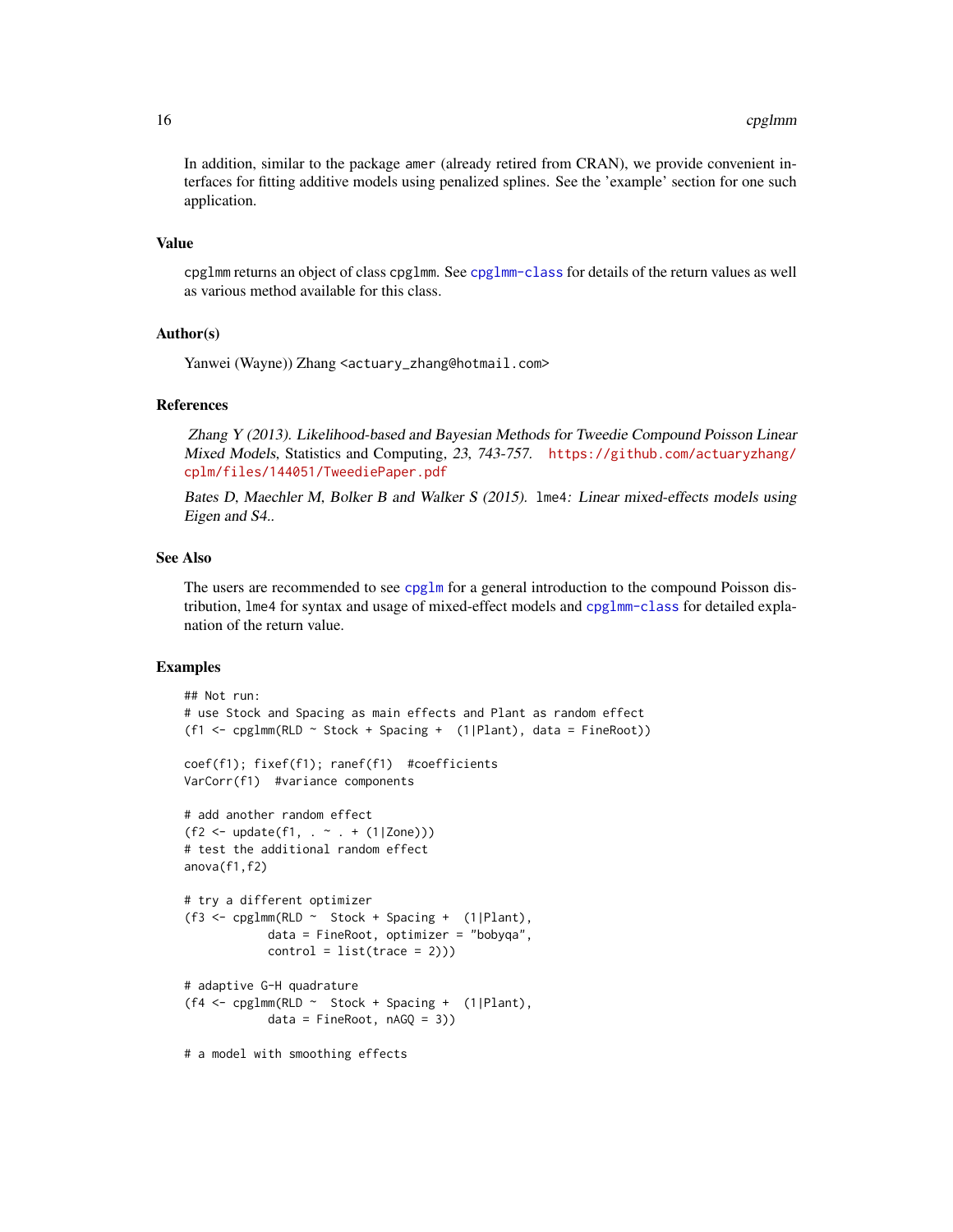#### <span id="page-16-0"></span>datasets and the contract of the contract of the contract of the contract of the contract of the contract of the contract of the contract of the contract of the contract of the contract of the contract of the contract of t

```
(f5 <- cpglmm(increLoss \sim tp(lag, k = 4) + (1|year),
            data = ClaimTriangle))
## End(Not run)
```
datasets *Data sets in the cplm pakcage*

# **Description**

The data sets included in package is described here.

#### Usage

data(FineRoot) data(ClaimTriangle) data(AutoClaim)

#### Format

FineRoot: a data set used for the study of the fine root length density of plants. It is a data frame with 511 records and 5 variables:

Plant: identifier of the apple tree, 1-8

Stock: root stokcing, one of three different root stocks: Mark, MM106 and M26

Spacing: between-row  $\times$  within-row spacings, one of the following two:  $4 \times 2$  meters and  $5 \times 3$ meters

Zone: inner or outer

RLD: root length density

ClaimTriangle: a data set from an insurance loss reserving triangle. It is a data frame with 55 records and 3 variables:

year: the year when the accident occurs

lag: development lag

increLoss: incremental insurance loss in 1000s

AutoClaim: a motor insurance data set retrieved from the SAS Enterprise Miner database. It is a data frame with 10296 records and 29 variables:

POLICYNO: "character", the policy number

PLCYDATE: "Date", policy effective date

CLM\_FREQ5: "integer", the number of claims in the past 5 years

CLM\_AMT5: "integer", the total claim amount in the past 5 years

CLM\_AMT: "integer", the claim amount in the current insured period

KIDSDRIV: "integer", the number of driving children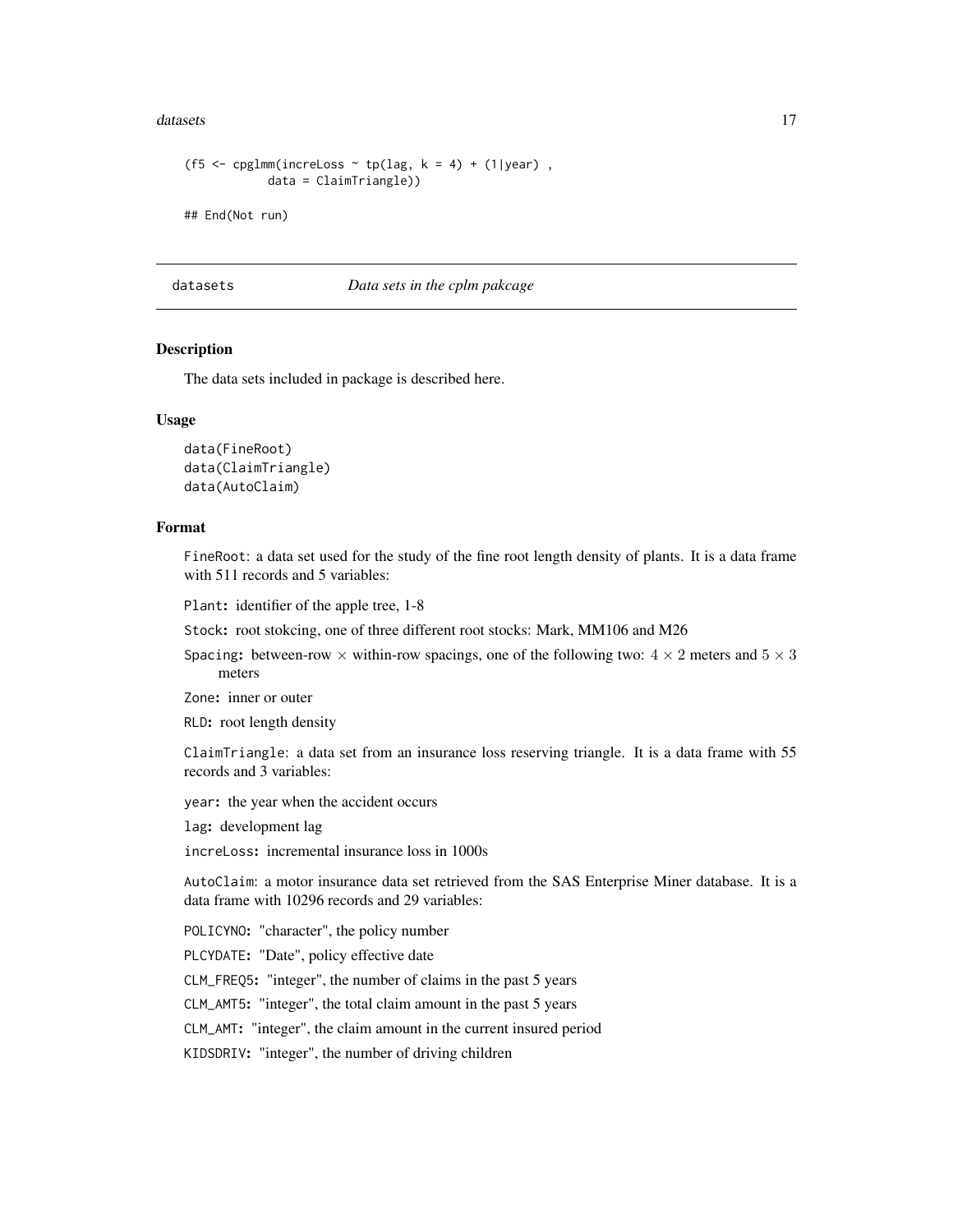#### 18 datasets and the contract of the contract of the contract of the contract of the contract of the contract of the contract of the contract of the contract of the contract of the contract of the contract of the contract o

- TRAVTIME: "integer", the distance to work
- CAR\_USE: "factor", the primary use of the vehicle: "Commercial", "Private".
- BLUEBOOK: "integer", the value of the vehicle
- RETAINED: "integer", the number of years as a customer
- NPOLICY: "integer", the number of policies
- CAR\_TYPE: "factor", the type of the car: "Panel Truck", "Pickup", "Sedan", "Sports Car", "SUV", "Van".
- RED\_CAR: "factor", whether the color of the car is red: "no", "yes".
- REVOLKED: "factor", whether the dirver's license was invoked in the past 7 years: "No", "Yes",
- MVR\_PTS: "integer", MVR violation records
- CLM\_FLAG: "factor", whether a claim is reported: "No", "Yes".
- AGE: "integer", the age of the driver
- HOMEKIDS: "integer", the number of children
- YOJ: "integer", years at current job
- INCOME: "integer", annual income
- GENDER: "factor", the gender of the driver: "F", "M".
- MARRIED: "factor", married or not: "No", "Yes".
- PARENT1: "factor", single parent: "No", "Yes".
- JOBCLASS: "factor": "Unknown", "Blue Collar", "Clerical", "Doctor", "Home Maker", "Lawyer", "Manager", "Professional", "Student".
- MAX\_EDUC: "factor", max education level:"<High School", "Bachelors", "High School", "Masters", "PhD".
- HOME\_VAL: "integer", the value of the insured's home
- SAMEHOME: "integer", years in the current address
- DENSITY: "factor", home/work area: "Highly Rural", "Highly Urban", "Rural", "Urban".
- IN\_YY: "logical", whether the record is used in the Yip and Yau (2005) paper.

#### Source

de Silva, H. N., Hall, A. J., Tustin, D. S. and Gandar, P. W. (1999). Analysis of distribution of root length density of apple trees on different dwarfing rootstocks. Annals of Botany, 83: 335-345.

Dunn, P.K. and Smyth, G.K. (2005). Series evaluation of Tweedie exponential dispersionmodels densities. Statistics and Computing, 15, 267-280.

Peters G. W., Shevchenko P. V. and Wuthrich M. V. (2009). Model Uncertainty in Claims Reserving within Tweedie's Compound Poisson Models. Astin Bulletin, 39(1), 1-33.

Yip, K. C. H. and Yau, K. K. W. (2005). On Modeling Claim Frequency Data In General Insurance With Extra Zeros. Insurance: Mathematics and Economics, 36(2), 153-163.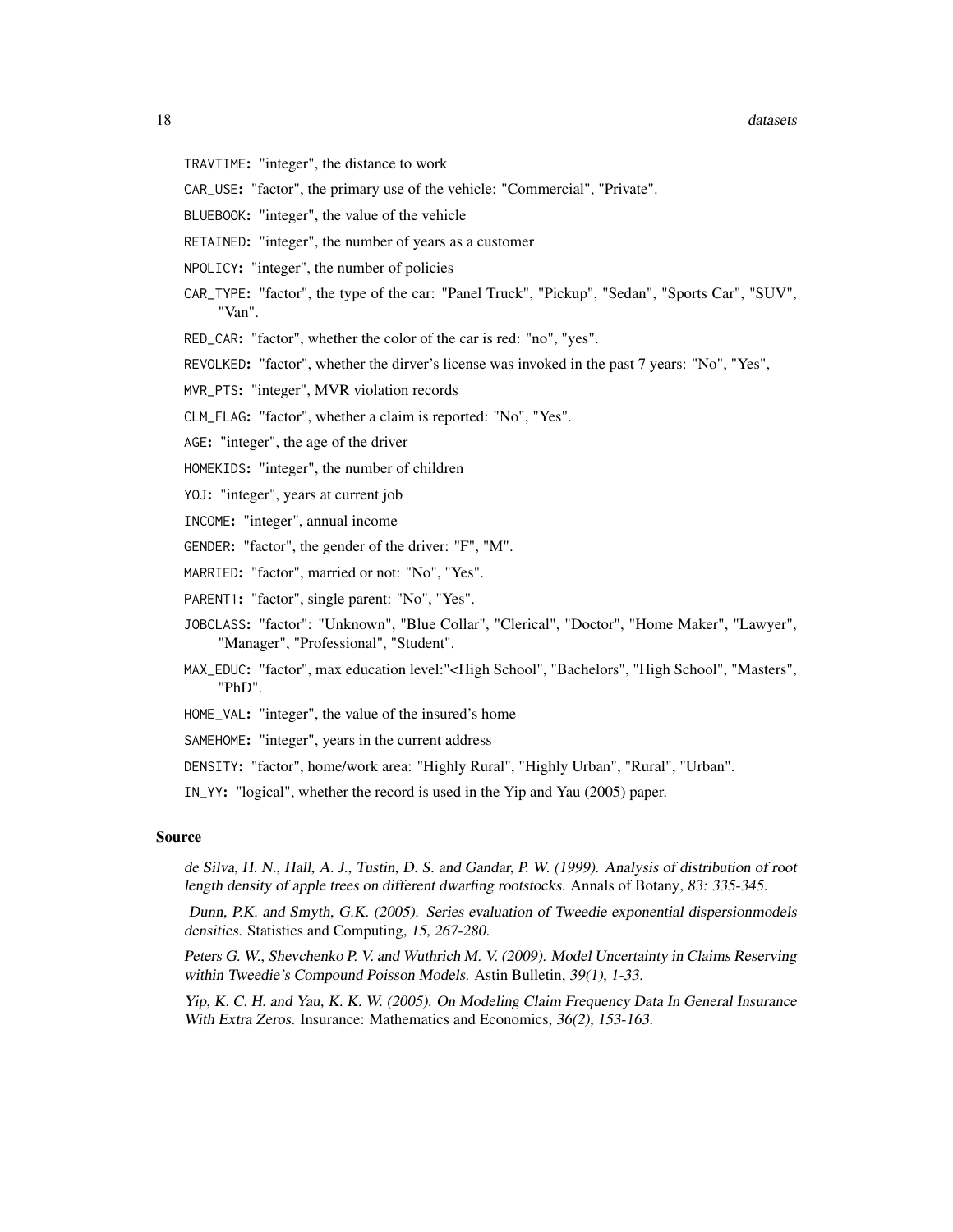# <span id="page-18-0"></span>Description

Get and plot the estimated smoothing function values

# Usage

```
getF(object, which, n=100, newdata, interval=c("NONE", "MCMC",
    "RW"), addConst=TRUE, varying=1, level=0.9, sims=1000)
plotF(object, which, n=100, interval="RW", addConst=TRUE,
    trans=I, level=0.9, sims=1000, auto.layout=TRUE, rug=TRUE,
    legendPos="topright", ...)
```

| object      | a fitted cpg1mm object.                                                                                                                                                                      |
|-------------|----------------------------------------------------------------------------------------------------------------------------------------------------------------------------------------------|
| which       | (optional) an integer vector or a character vector of names giving the smooths<br>for which fitted values are desired. Defaults to all.                                                      |
| n           | if no newdata is given, fitted values for a regular grid with n values in the range<br>of the respective covariates are returned                                                             |
| newdata     | An optional data frame in which to look for variables with which to predict                                                                                                                  |
| interval    | what mehod should be used to compute pointwise confidence/HPD intervals:<br>RW= bias-adjusted empirical bayes                                                                                |
| addConst    | boolean should the global intercept and intercepts for the levels of the by-variable<br>be included in the fitted values (and their CIs) can also be a vector of the same<br>length as which |
| varying     | value of the varying-covariate (see $tp$ ) to be used if no newdata is supplied.<br>Defaults to 1.                                                                                           |
| level       | level for the confidence/HPD intervals                                                                                                                                                       |
| sims        | how many iterates should be generated for the MCMC-based HPD-intervals                                                                                                                       |
| trans       | a function that should be applied to the fitted values and ci's before plotting (e.g.<br>the inverse link function to get plots on the scale of the reponse)                                 |
| auto.layout | automagically set plot layout via par ()\$mfrow                                                                                                                                              |
| rug         | add rug-plots of the observed covariate locations                                                                                                                                            |
| legendPos   | a (vector of) keyword(s) where to put labels of by-variables (see legend). "none"<br>if you don't want a legend.                                                                             |
| .           | arguments passed on to the low-level plot functions (plot, matlines), legend,<br>and title                                                                                                   |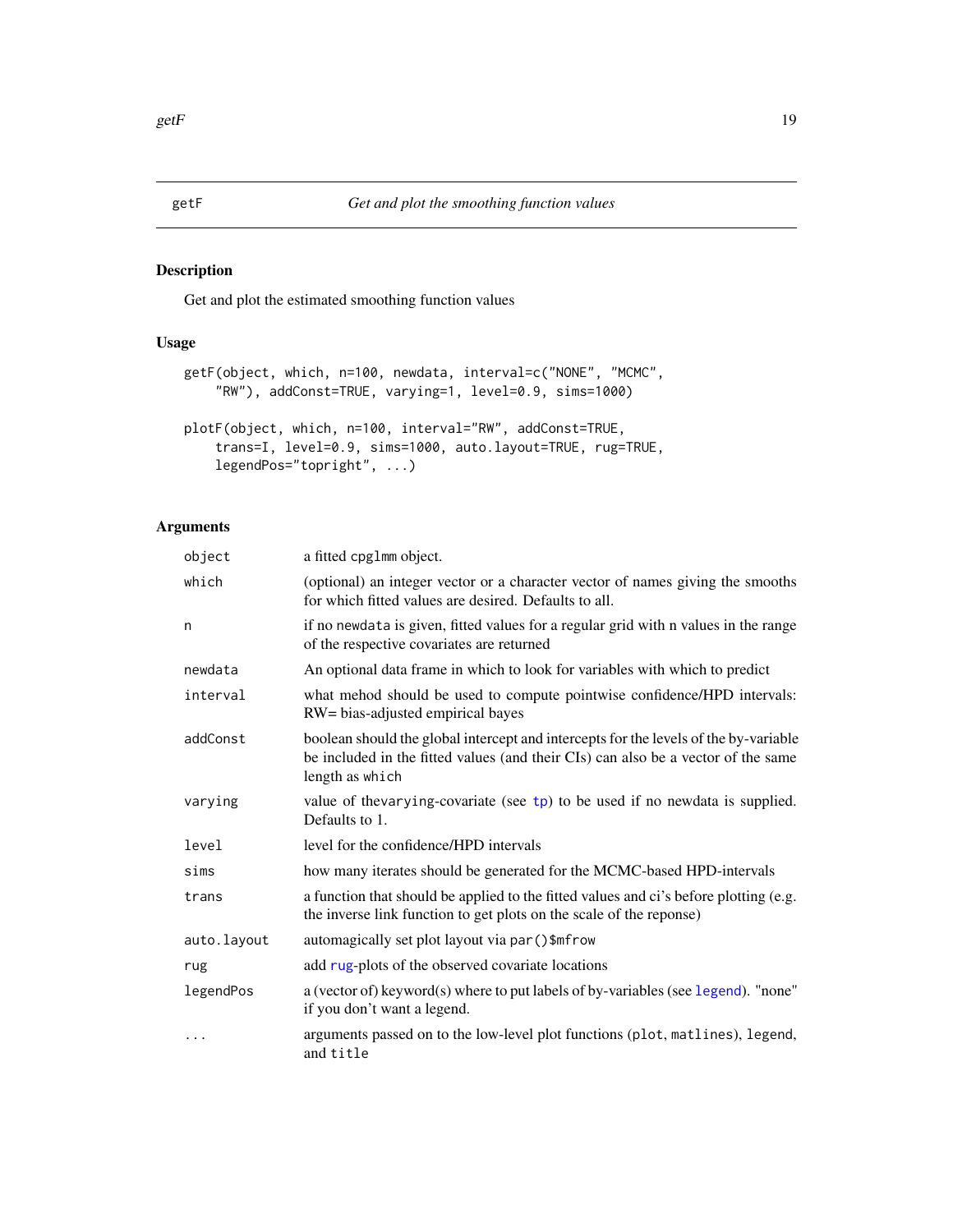# <span id="page-19-0"></span>Value

a list with one data. frame for each function, giving newdata or the values of the generated grid plus the fitted values (and confidence/HPD intervals).

# Note

These are from the amer package that has retired from CRAN. The formula used for the pointwise bias-adjusted CIs is taken from Ruppert and Wand's 'Semiparametric Regression' (2003), p. 140. These leave out the uncertainty associated with the variance component estimates.

#### Author(s)

Fabian Scheipl <fabian.scheipl@googlemail.com>

# See Also

See the vignette for examples

gini *The Gini index*

#### Description

Compute Gini indices and their standard errors.

#### Usage

```
gini(loss, score, base = NULL, data, ...)
```

| loss  | a character that contains the name of the response variable.                                                                            |
|-------|-----------------------------------------------------------------------------------------------------------------------------------------|
| score | a character vector that contains the list of the scores, which are the predictions<br>from the set of models to be compared.            |
| base  | a character that contains the name of a baseline statistic. If NULL (the default),<br>each score will be successively used as the base. |
| data  | a data frame containing the variables listed in the above arguments.                                                                    |
|       | not used.                                                                                                                               |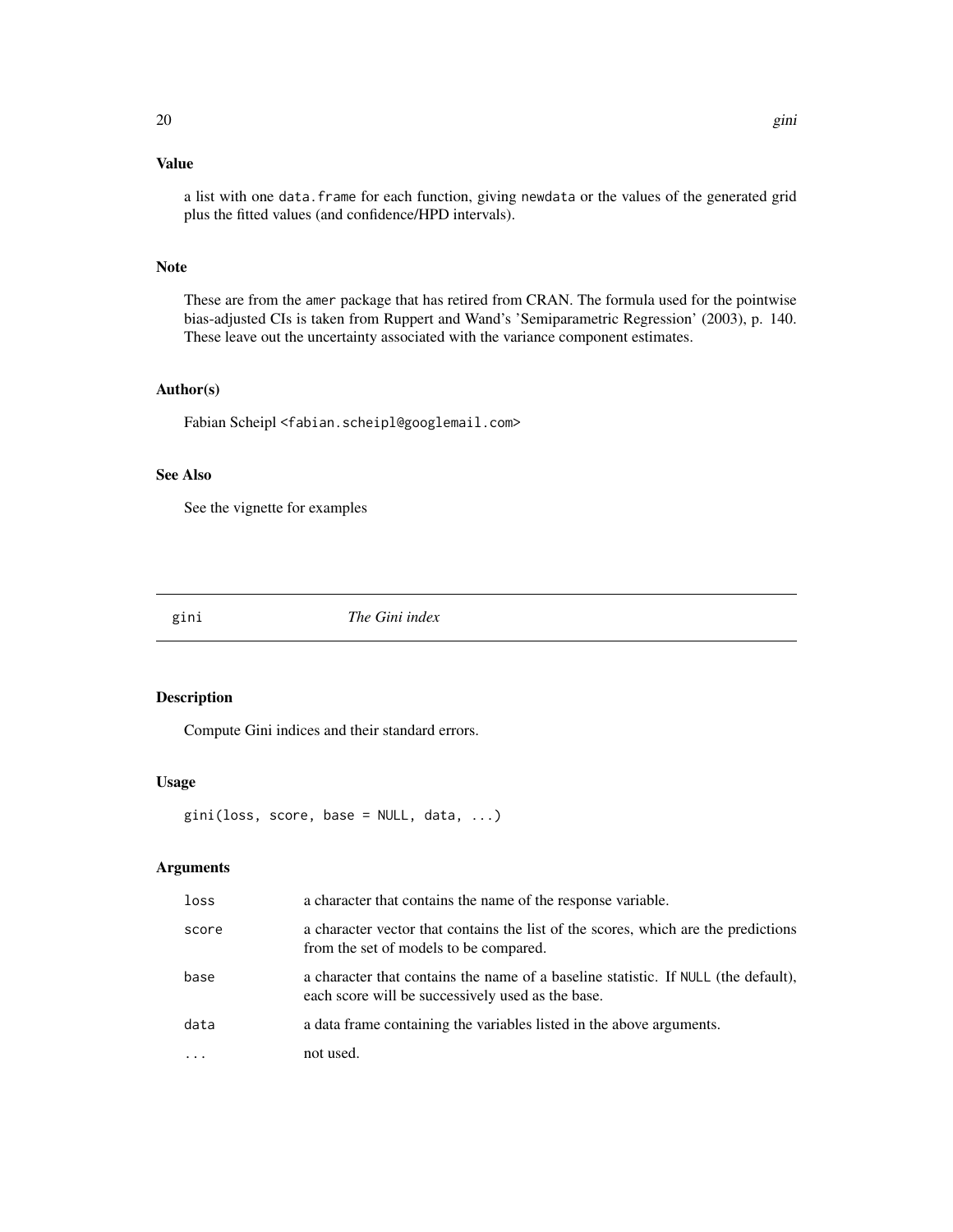#### Details

For model comparison involving the compound Poisson distribution, the usual mean squared loss function is not quite informative for capturing the differences between predictions and observations, due to the high proportions of zeros and the skewed heavy-tailed distribution of the positive losses. For this reason, Frees et al. (2011) develop an ordered version of the Lorenz curve and the associated Gini index as a statistical measure of the association between distributions, through which different predictive models can be compared. The idea is that a score (model) with a greater Gini index produces a greater separation among the observations. In the insurance context, a higher Gini index indicates greater ability to distinguish good risks from bad risks. Therefore, the model with the highest Gini index is preferred.

This function computes the Gini indices and their asymptotic standard errors based on the ordered Lorenz curve. These metrics are mainly used for model comparison. Depending on the problem, there are generally two ways to do this. Take insurance predictive modeling as an example. First, when there is a baseline premium, we can compute the Gini index for each score (predictions from the model), and select the model with the highest Gini index. Second, when there is no baseline premium (base = NULL), we successively specify the prediction from each model as the baseline premium and use the remaining models as the scores. This results in a matrix of Gini indices, and we select the model that is least vulnerable to alternative models using a "mini-max" argument we select the score that provides the smallest of the maximal Gini indices, taken over competing scores.

#### Value

gini returns an object of class "gini". See [gini-class](#page-5-1) for details of the return values as well as various methods available for this class.

#### Author(s)

Yanwei (Wayne) Zhang <actuary\_zhang@hotmail.com>

#### References

Frees, E. W., Meyers, G. and Cummings, D. A. (2011). Summarizing Insurance Scores Using a Gini Index. Journal of the American Statistical Association, 495, 1085 - 1098.

#### See Also

The users are recommended to see the documentation for [gini-class](#page-5-1) for related information.

#### Examples

```
## Not run:
```

```
# Let's fit a series of models and compare them using the Gini index
da <- subset(AutoClaim, IN_YY == 1)
da \leq -\text{transform}(da, CLM\_AMT = CLM\_AMT / 1000)P1 \leq cpglm(CLM_AMT \sim 1, data = da, offset = log(NPOLICY))
```
gini 21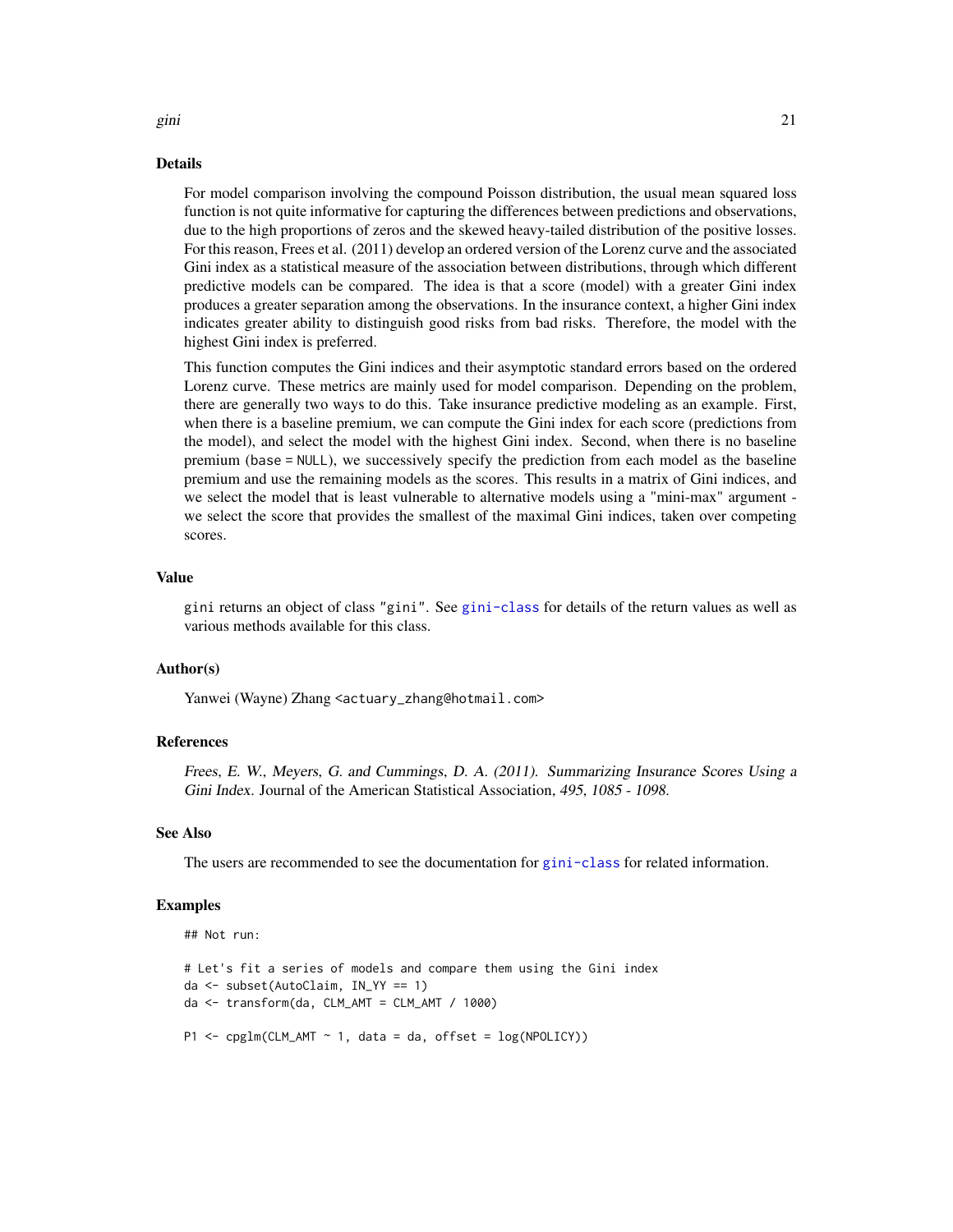```
P2 <- cpglm(CLM_AMT ~ factor(CAR_USE) + factor(REVOLKED) +
              factor(GENDER) + factor(AREA) +
              factor(MARRIED) + factor(CAR_TYPE),
            data = da, offset = log(NPOLICY))
P3 <- cpglm(CLM_AMT ~ factor(CAR_USE) + factor(REVOLKED) +
              factor(GENDER) + factor(AREA) +
              factor(MARRIED) + factor(CAR_TYPE) +
              TRAVTIME + MVR_PTS + INCOME,
            data = da, offset = log(NPOLICY))
da \le transform(da, P1 = fitted(P1), P2 = fitted(P2), P3 = fitted(P3))
# compute the Gini indices
gg \le gini(loss = "CLM_AMT", score = paste("P", 1:3, sep = ""),
           data = da)gg
# plot the Lorenz curves
theme_set(theme_bw())
plot(gg)
plot(gg, overlay = FALSE)
## End(Not run)
```
#### sp2d *2-dimentional Radial Spline*

# Description

2-dimentional radial spline generator used in cpglmm

# Usage

```
sp2d(x1, x2, k = max(20, min(length(x1)/4, 150)), by = NULL,
allPen = FALSE, varying = NULL, diag = FALSE,
knots1 = quantile(x1, probs = 1:k/(k + 1)),
knots2 = quantile(x1, probs = 1:k/(k + 1)))
```

| x1     | the first covariate in the coordinate               |
|--------|-----------------------------------------------------|
| x2     | the second covariate in the coordinate              |
| k      | number of knots                                     |
| by     | not used. This is just for compatibility with amer. |
| allPen | not used. This is just for compatibility with amer. |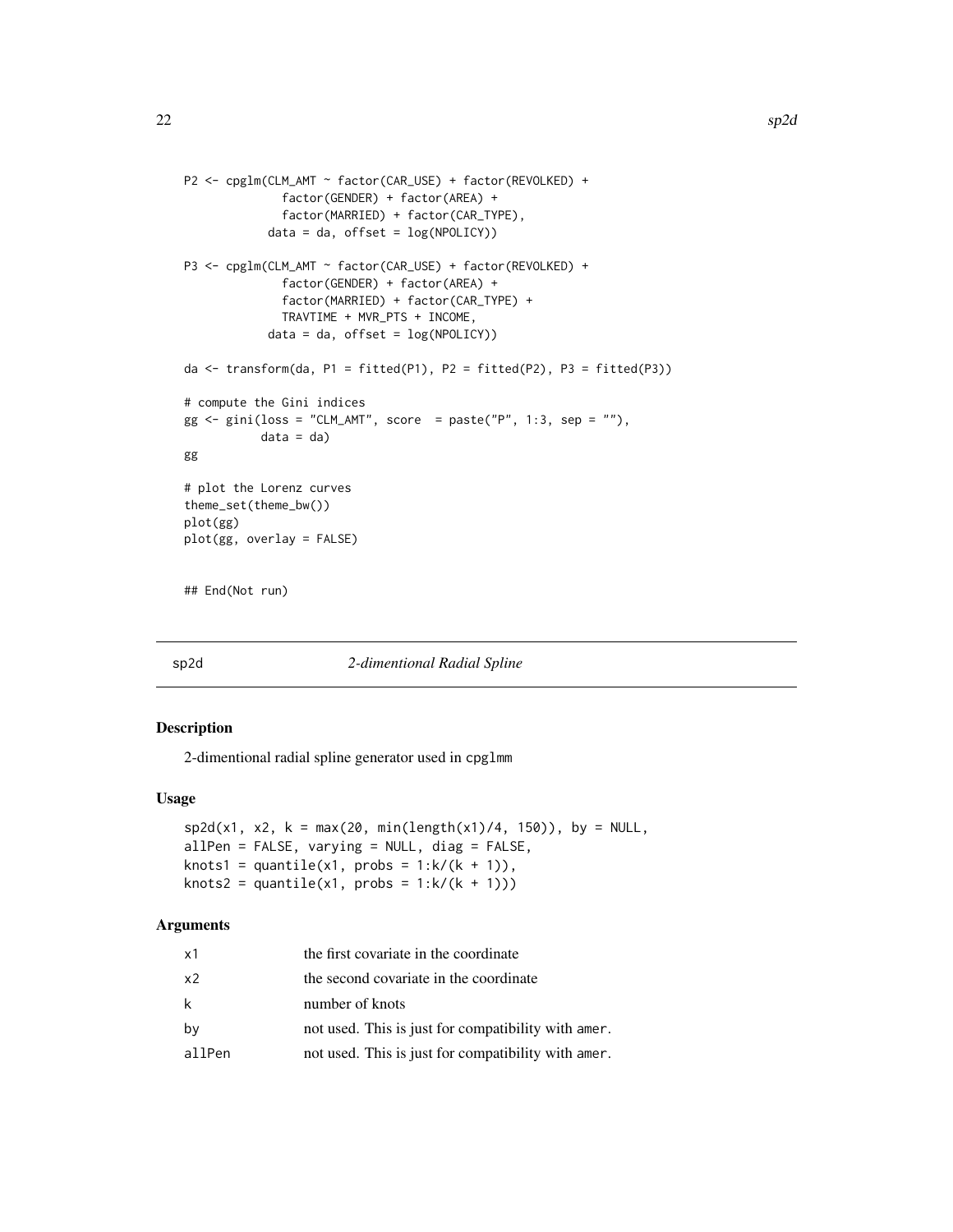<span id="page-22-0"></span>

| varying | not used. This is just for compatibility with amer.                 |
|---------|---------------------------------------------------------------------|
| diag    | not used. This is just for compatibility with amer.                 |
| knots1  | vector of knot locations for the first covariate in the coordinate  |
| knots2  | vector of knot locations for the second covariate in the coordinate |

# Author(s)

Fabian Scheipl <fabian.scheipl@googlemail.com>

<span id="page-22-1"></span>tp *Generate basis functions for penalized spline smoothing.*

# Description

tp generates a truncated power basis and bsp generates a reparameterized b-spline basis for penalized spline smoothing.

# Usage

```
tp(x, degree=1, k=15, by=NULL, allPen=FALSE, varying=NULL, diag=FALSE,
   knots=quantile(x, probs = (1:(k - degree))/(k - degree + 1)),centerscale=NULL, scaledknots=FALSE)
```

```
bsp(x, k=15, spline.degree=3, diff.ord=2, knots, by,
    allPen=FALSE, varying, diag=FALSE)
```

| $\times$ | covariate for the smooth function                                                                                                                                                                                                                                                                                                                                                                                                           |
|----------|---------------------------------------------------------------------------------------------------------------------------------------------------------------------------------------------------------------------------------------------------------------------------------------------------------------------------------------------------------------------------------------------------------------------------------------------|
| degree   | integer: degree of truncated polynomials (0: piecewise constant, 1: piecewise<br>linear etc)                                                                                                                                                                                                                                                                                                                                                |
| k        | integer: dimensionality of the basis (i.e.: number of knots $+$ degree)                                                                                                                                                                                                                                                                                                                                                                     |
| by       | factor variable: estimate separate functions for each level - this assumes standard<br>treatment contrasts for the supplied factor.                                                                                                                                                                                                                                                                                                         |
| allPen   | boolean: if TRUE, make design for group-specific curves with common smooth-<br>ing parameter: all parameters (including the normally unpenalized basis func-<br>tions in X) are penalized, every level of "by" has the same amount of smoothing<br>if FALSE, make design for separate curves for each by-level: separate smooth-<br>ing parameters for every level of "by", unpenalized estimates for the coefficients<br>associated with X |
| varying  | numeric: if not NULL, a varying coefficient model is fit: $f(x, yarying) = f(x)*yarying$                                                                                                                                                                                                                                                                                                                                                    |
| diag     | logical: force a diagonal covariance-matrix for the random effects for X if<br>allPen=TRUE?                                                                                                                                                                                                                                                                                                                                                 |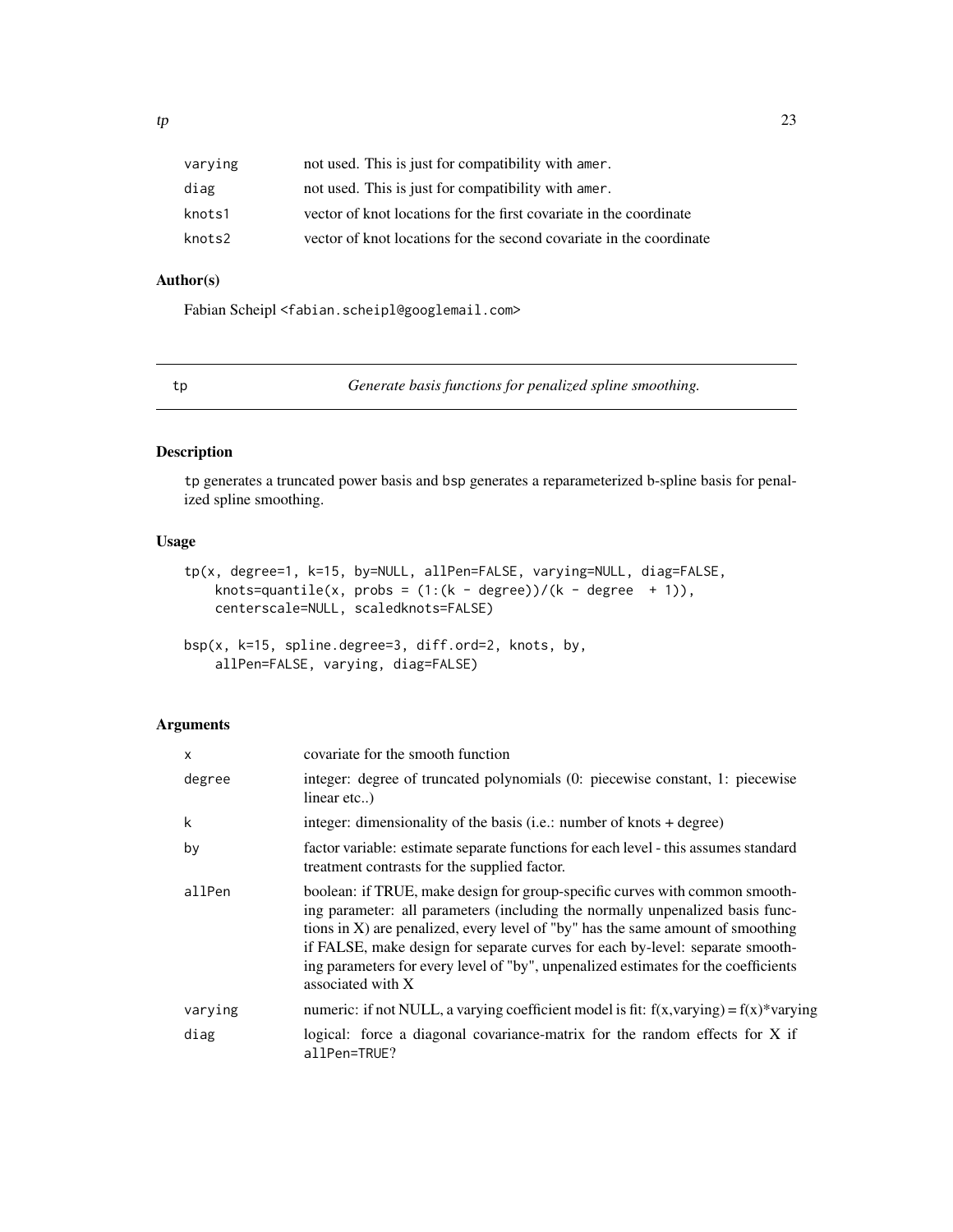| knots         | vector of knot locations (optional). Defaults to quantile-based knots at the $i/(k+$<br>1-degree)-quantiles for $i = 1, \ldots, k$ -degree.             |
|---------------|---------------------------------------------------------------------------------------------------------------------------------------------------------|
| centerscale   | numeric $(2)$ : center&scale x by these values if not NULL                                                                                              |
| scaledknots   | boolean: are knot locations given for the rescaled x-values?                                                                                            |
| spline.degree | integer: degree of B-splines (defaults to cubic)                                                                                                        |
| diff.ord      | integer: order of the difference penalty on the un-reparamerized spline coeffi-<br>cients. Defaults to 2, that is, penalized deviations from linearity. |

# Details

tp generates truncated power bases which have degree unpenalized basis functions, namely  $x^1, \ldots, x^{degree}$ and k–degree penalized basis functions that contain the positive part  $(x - \kappa_j)^{degree}$  for knots  $\kappa_i$ ,  $j = 1$ ,  $dots$ ,  $k$ −degree. This function can be used as a reference when implementing other basisGenerators that can be used for additive models through cpglmm.

bsp generate a b-spline basis with equidistant knots in mixed model reparameterization.

### Value

list with entries: "X": For tp, it is an n x degree design matrix for unpenalized part (without intercept) (or a list of those for every level of by if allPen=F); and for bsp, it is an n x (diff.ord -1) design matrix for unpenalized part (without intercept).

"Z": For tp, it is an n x (k-degree) design matrix for penalized part (or a list of those for every level of by if allPen=F); and for bsp, it is an n x (k -diff.ord+1) design matrix for penalized part.

# Note

These are from the amer package that has retired from CRAN.

#### Author(s)

Fabian Scheipl <fabian.scheipl@googlemail.com>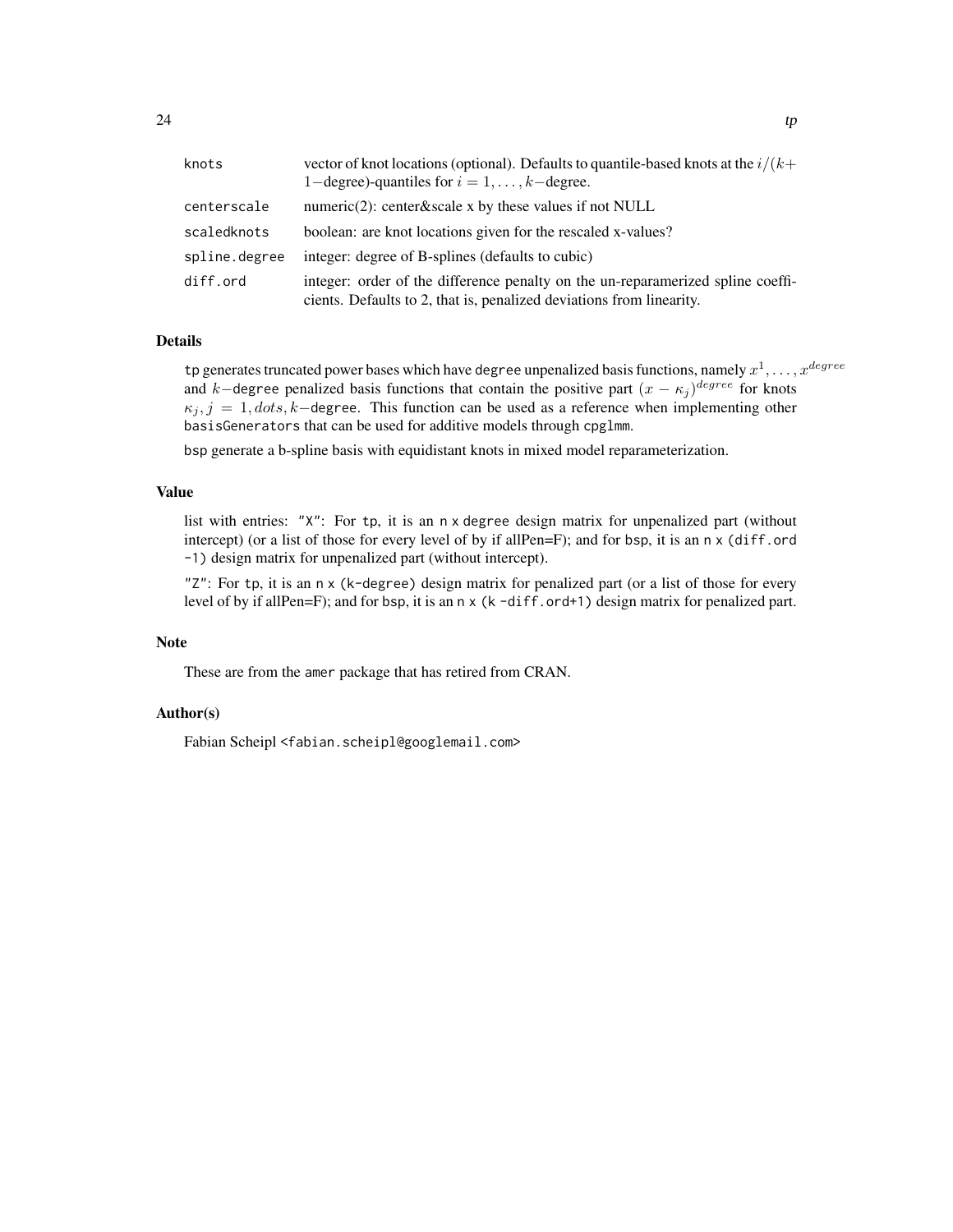# <span id="page-24-0"></span>**Index**

∗ classes class-methods, [6](#page-5-0) ∗ datasets datasets, [17](#page-16-0) ∗ models bcplm, [3](#page-2-0) cpglm, [12](#page-11-0) cpglmm, [14](#page-13-0) gini, [20](#page-19-0) ∗ package cplm-package, [2](#page-1-0) [, cplm, character, missing, missing-method *(*class-methods*)*, [6](#page-5-0) [, cplm, numeric, missing, missing-method *(*class-methods*)*, [6](#page-5-0) [[,cplm,character,missing-method *(*class-methods*)*, [6](#page-5-0) [[,cplm,numeric,missing-method *(*class-methods*)*, [6](#page-5-0) \$,cplm-method *(*class-methods*)*, [6](#page-5-0)

AIC, *[10](#page-9-0)*

AIC,cpglm,missing-method *(*class-methods*)*, [6](#page-5-0) anova,cpglmm-method *(*class-methods*)*, [6](#page-5-0) AutoClaim *(*datasets*)*, [17](#page-16-0)

bcplm, [3,](#page-2-0) *[11](#page-10-0)* bcplm-class *(*class-methods*)*, [6](#page-5-0) bigglm, *[12](#page-11-0)* bobyqa, *[13](#page-12-0)*, *[15](#page-14-0)* bsp *(*tp*)*, [23](#page-22-0)

ClaimTriangle *(*datasets*)*, [17](#page-16-0) class-methods, [6](#page-5-0) coef,cpglm-method *(*class-methods*)*, [6](#page-5-0) coef,cpglmm-method *(*class-methods*)*, [6](#page-5-0) cpglm, *[3](#page-2-0)*, *[5](#page-4-0)*, *[11](#page-10-0)*, [12,](#page-11-0) *[15,](#page-14-0) [16](#page-15-0)* cpglm-class *(*class-methods*)*, [6](#page-5-0) cpglmm, *[5](#page-4-0)*, *[10,](#page-9-0) [11](#page-10-0)*, [14](#page-13-0)

cpglmm-class *(*class-methods*)*, [6](#page-5-0) cplm, *[10](#page-9-0)* cplm *(*cplm-package*)*, [2](#page-1-0) cplm-class *(*class-methods*)*, [6](#page-5-0) cplm-package, [2](#page-1-0)

datasets, [17](#page-16-0) dCHMfactor, *[8](#page-7-0)* deviance, *[11](#page-10-0)* deviance,cpglm-method *(*class-methods*)*, [6](#page-5-0) dgCMatrix, *[8](#page-7-0)* dtweedie, *[4](#page-3-0)*, *[7](#page-6-0)*

FineRoot *(*datasets*)*, [17](#page-16-0) fitted,cpglm-method *(*class-methods*)*, [6](#page-5-0) fitted,cpglmm-method *(*class-methods*)*, [6](#page-5-0) fixef,bcplm-method *(*class-methods*)*, [6](#page-5-0) fixef,cpglmm-method *(*class-methods*)*, [6](#page-5-0) formula, *[10](#page-9-0)* formula,cplm-method *(*class-methods*)*, [6](#page-5-0)

getF, [19](#page-18-0) gini, [20](#page-19-0) gini-class *(*class-methods*)*, [6](#page-5-0) glm, *[3](#page-2-0)*, *[7](#page-6-0)*, *[9](#page-8-0)*, *[11,](#page-10-0) [12](#page-11-0)*, *[14](#page-13-0)* glm.summaries, *[10,](#page-9-0) [11](#page-10-0)* glmmPQL, *[15](#page-14-0)*

legend, *[19](#page-18-0)* ListFrame-class *(*class-methods*)*, [6](#page-5-0) logLik,cpglmm-method *(*class-methods*)*, [6](#page-5-0)

mcmc, *[5](#page-4-0)*, *[9](#page-8-0)* mcmc.convert, *[9](#page-8-0)* model.matrix,cplm-method *(*class-methods*)*, [6](#page-5-0)

```
names,cplm-method (class-methods), 6
nlminb, 13, 15
NullFunc-class (class-methods), 6
NullList-class (class-methods), 6
```